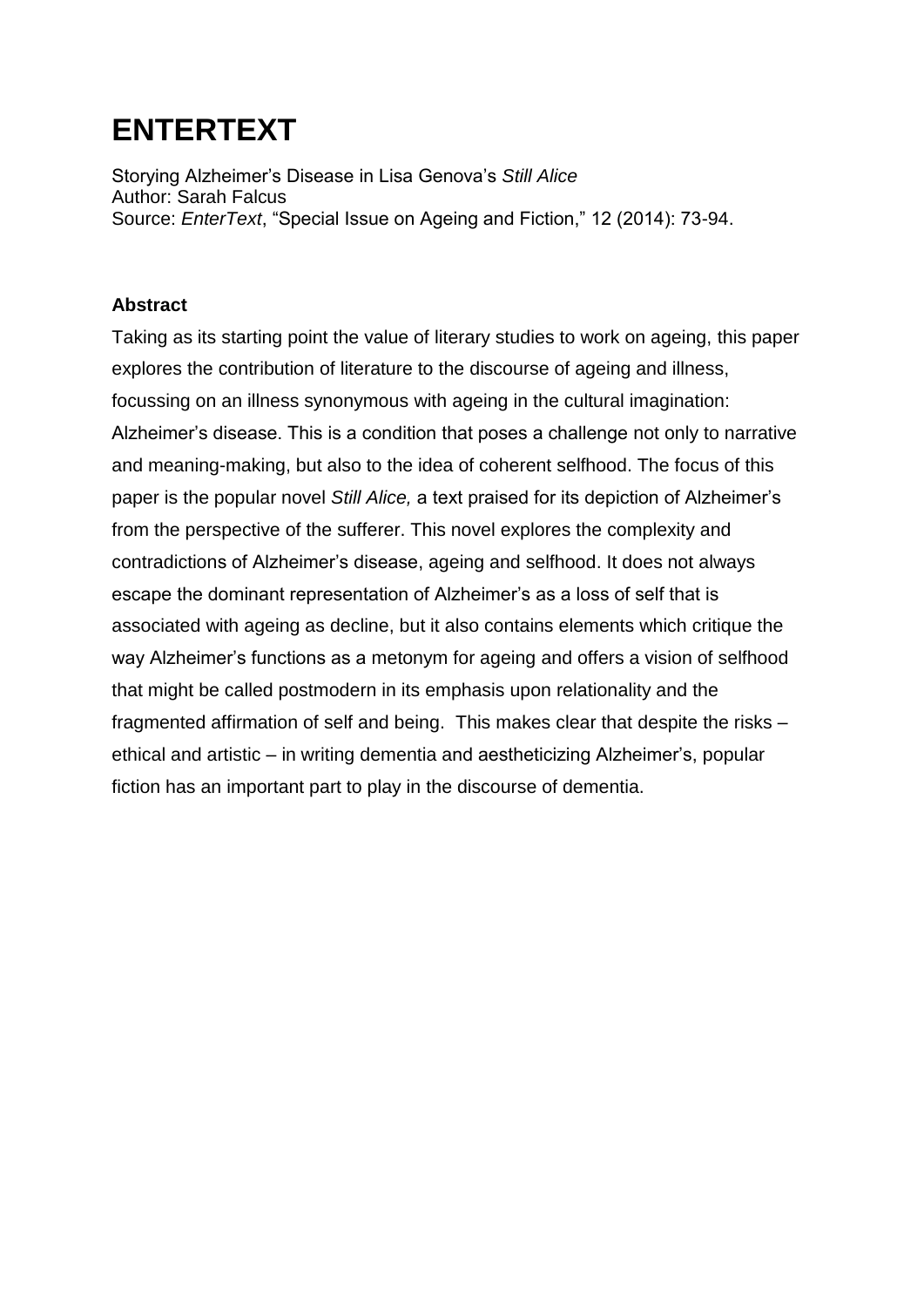## Storying Alzheimer's Disease in Lisa Genova's *Still Alice* Sarah Falcus

The value of the Humanities to gerontology has been recognised for some time now, with much work in the last twenty years, in particular, on inter-disciplinary and multidisciplinary approaches to ageing. The work of critics such as Sara Munson Deats and Lagretta Tallent Lenker, Kathleen Woodward, Anne M. Wyatt-Brown and Janice Rossen, and Margaret Morganroth Gullette has carved out a valuable place for the Humanities in ageing.<sup>1</sup> This contribution is acknowledged by Sally Chivers:

Humanities scholars who have turned to age studies, rather than merely mining cultural products for evidence of attitudes toward the elderly, have exposed theories of – "modes of conceptualizing" – old age, opening the door for new models. They acknowledge and encourage the social construction of age and work toward understanding the processes behind it.<sup>2</sup>

Significant amongst this work is the attention paid to literary narratives of ageing. Chivers argues that this field – often called literary gerontology – "can balance social and cultural narratives of aging with the physical dimensions of aging to develop rich models for new understandings of late life."<sup>3</sup> And, as part of this, there is significant interest in the relationship between ageing, illness and disability. Chivers's own work on fiction and film is a case in point. This paper seeks to extend this work by examining the literary depiction of a disease that is very much associated with ageing in the cultural imagination: Alzheimer's disease. I will argue that literary narratives allow for the exploration of the contradictions of the relationship between ageing and disease. Not always unproblematic or progressive in their depictions, novels of Alzheimer's disease can nevertheless encompass these contradictions in a way that non-fictional narratives may not. They therefore have much to offer the discourse of Alzheimer's disease, and, by extension, that of illness in later life.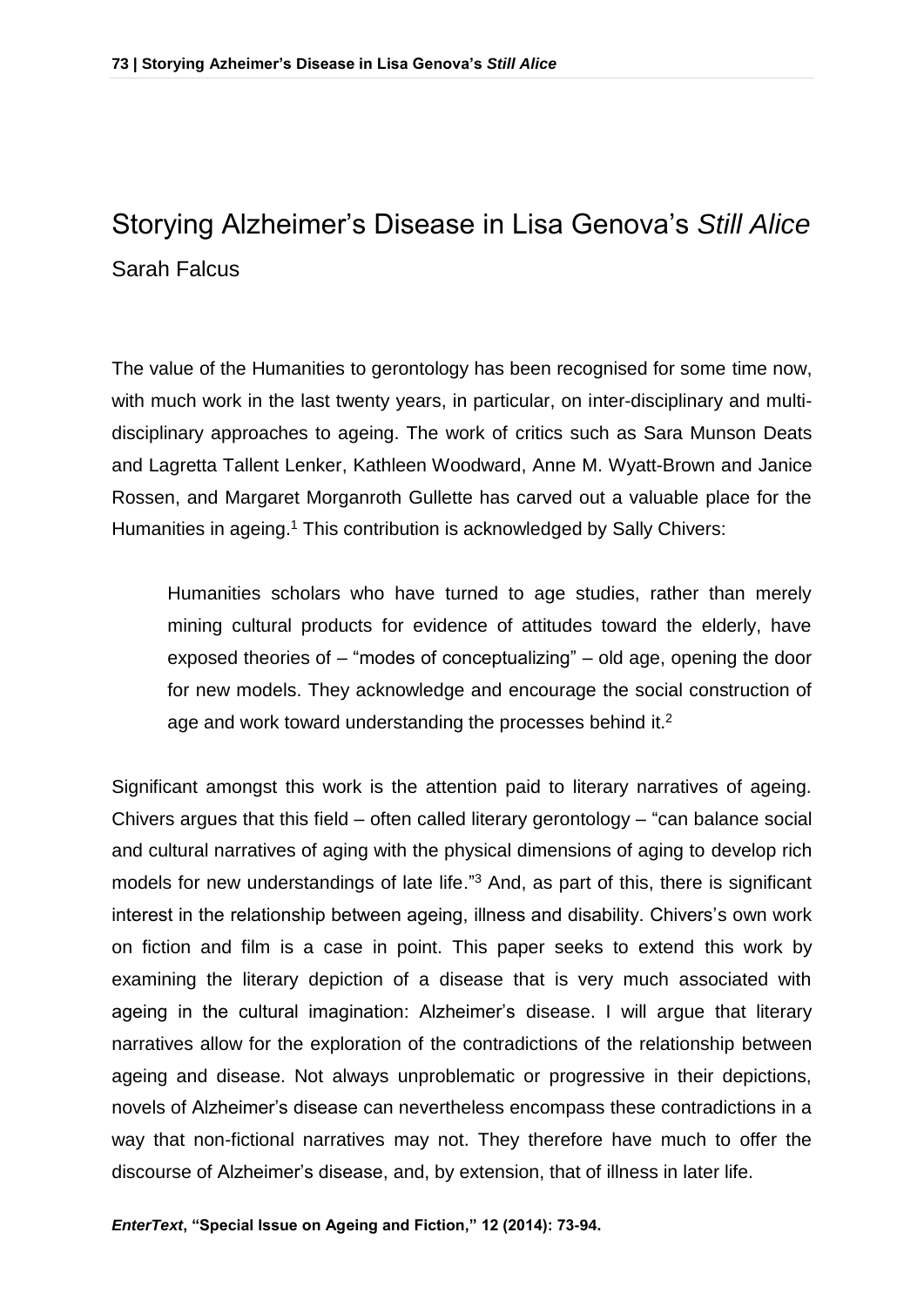Rob Dillman argues that "The demarcation of AD is intimately connected with the question of whether it is different from aging." <sup>4</sup> Though it is the case that Alzheimer's disease does proportionally affect more people over 60 than below 60, Dillmann makes clear the difficulties of linking Alzheimer's disease so ineradicably with age. He argues that age is something we use to discern difference and not therefore a cause of changes that occur. However, it is clear that in our cultural imagination Alzheimer's disease is inexorably associated with age. As critics such as Anne Davis Basting, Margaret Cruikshank and Sally Chivers recognise, cultural representations of Alzheimer's disease, and dementia more widely, yoke together ageing and Alzheimer's disease to produce images that inspire fear and horror of both the disease and the ageing process. <sup>5</sup> As Chivers argues:

In mass media, literature, and film, Alzheimer's disease offers a cunning demotic for late life because it magnifies what people fear most about how age could manifest itself.… Alzheimer's thereby becomes a quick way to symbolise not just other forms of dementia but also old age more generally.<sup>6</sup>

This stereotyping and reliance upon Alzheimer's disease as a metonym for the general decline narrative of old age is, according to Anne Davis Basting, underresearched:

Little research has been done that specifically explores the stigma of and bias against people with dementia. There isn't even a good word to describe the expression of bias against someone with dementia, other than the general term "ageism," the demonstration of bias against older adults. The general categories of "healthism" and "ableism" get some play among people who study disabilities. There are the awkward terms "athazagoraphobia" (fear of forgetting) and "dementophobia" (fear of insanity), but "athazism" and "dementism" don't exactly roll off the tongue.<sup>7</sup>

This lack of research into the way Alzheimer's is stigmatised in its association with a negative understanding of old age is particularly problematic when its effect on both Alzheimer's disease sufferers and their carers is acknowledged. Like many critics,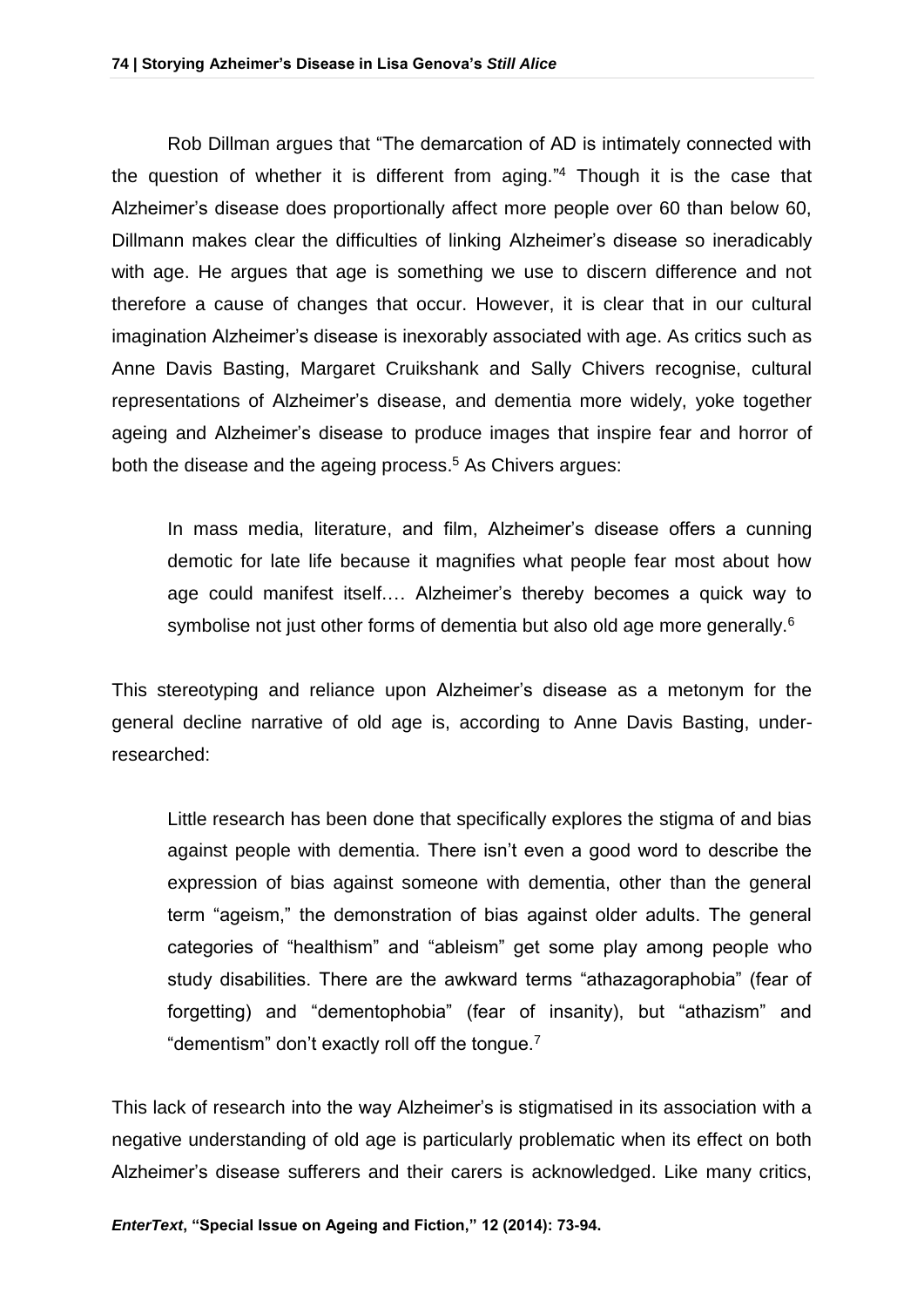Basting argues that the cultural construction of dementia (including Alzheimer's disease) is crucial to the way it is experienced, both by patients and those providing care and support.<sup>8</sup> Jane M. Scholl and Steven R. Sabat's psychological review of the literature on stereotyping bears this out and leads them to suggest that those with Alzheimer's disease are "extremely vulnerable to the debilitating effects of negative self-stereotyping and stereotype threat."<sup>9</sup> This makes the examination of representations of Alzheimer's disease crucial: "Understanding how Alzheimer's is perceived and represented can help interrupt and change the experience of the disease for those who suffer, those who anticipate suffering, and those who care for its victims." <sup>10</sup> Understanding that Alzheimer's disease, though a disease with very real and often terrible effects on the material body, is also experienced in relation to its cultural construction and its intimate connection with the representation of ageing as decline, makes clear the urgency of interrogating the narratives that make up this discourse, and this includes literary texts.

Nevertheless, many recognise that Alzheimer's disease poses a particular problem for narrative and for representation. How is it best to represent and explore Alzheimer's disease when it challenges the process of meaning-making on which narrative depends? One way in which texts that tell Alzheimer stories deal with the challenges the condition poses to narrative is to offer the caregiver's perspective, something found in fictional works such as Alice Munro's "The Bear Came Over the Mountain" and Jane Rule's *Memory Board,* and in biographical work on Alzheimer's, such as John Bayley's *Iris* or Andrea Gillies's *Keeper*. <sup>11</sup> However, even these texts must deal with the difficulties that the disease poses. As John Wiltshire argues in relation to biographies of illness and disease, which he calls pathographies:

The need to create meaning, prevalent in the pathography in any case, becomes pressing when the patient, the very subject of the narrative, while apparently physically well enough, incarnates the disruption or bafflement of normal meaning-making activity, and seems in fact to be a different 'self' or to have lost the self that they were. The challenge of all illness experience may then perhaps be said to confront the pathographer of Alzheimer's with particular intensity.12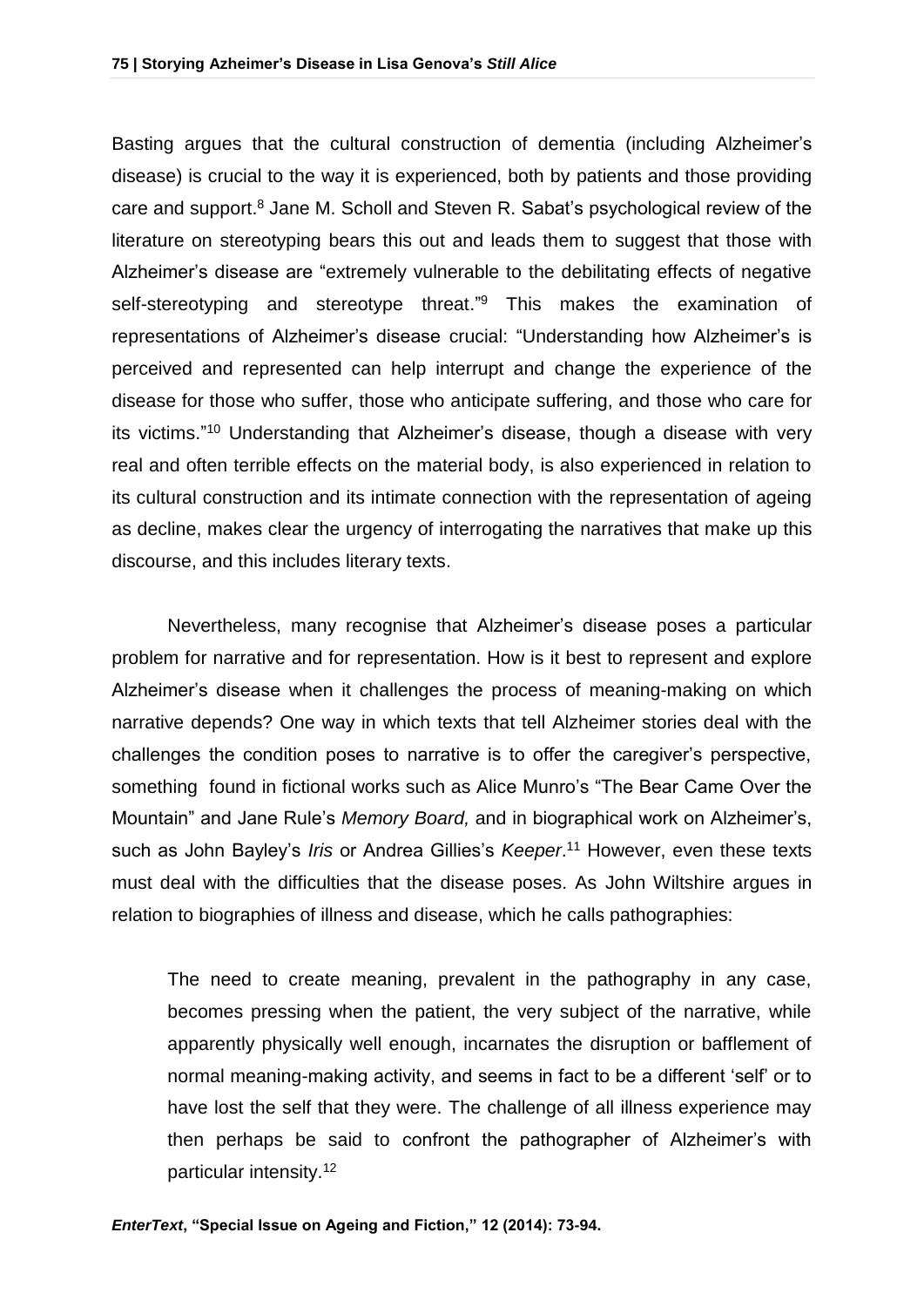These challenges become even more pressing when attempts are made to represent the voice of the Alzheimer's sufferer, something that has exercised critics in gerontology for some time. Considering narrative from this gerontological perspective, Mark Freeman argues there may be circumstances where, because of physical or mental illness, the limits of narrative are reached:

Indeed, in some circumstances, there really *is* no lifestory "to speak of" – not least for the person whose story it was, for there may remain only the most minimal sense of what that life was about. There is not much room for hope here. And we are up against the limits not only of reopening a foreclosed narrative but also of narrative itself.<sup>13</sup>

Addressing the case of his own mother's dementia, Freeman argues that in one sense there is no possibility of "opening up her story," though he does suggest that some sense of narrative progress can be maintained by those around his mother in order that they can support "some measure of meaning and value … in her experience."<sup>14</sup> Perhaps it is this challenge to narrative coherence that means that Gillian McColgan et al could state in 2000 that "People with dementia have been a silent presence. If we hear their voice it is predominantly through others."<sup>15</sup> It is important, however, to interrogate the notion of the selfhood that is being asserted in relation to narrative. Sally Chivers, drawing on the work of Anne Davis Basting, argues that the tendency to view dementia as a loss of stories can be restrictive in its reliance on a selfhood premised upon individualism and coherence.<sup>16</sup> Basting's work is at pains to stress that the experience of the Alzheimer's disease sufferer, rather than simply being cast as a loss of self, may actually cause us to question our understandings of selfhood:

Understanding the depiction of the self in the crisis of Alzheimer's can also teach us the meaning and value of the ''whole'' self. Exactly how does one achieve a ''self?'' Who are we without memory? Is a ''self'' possible when the ability to construct narrative through memory is broken?<sup>17</sup>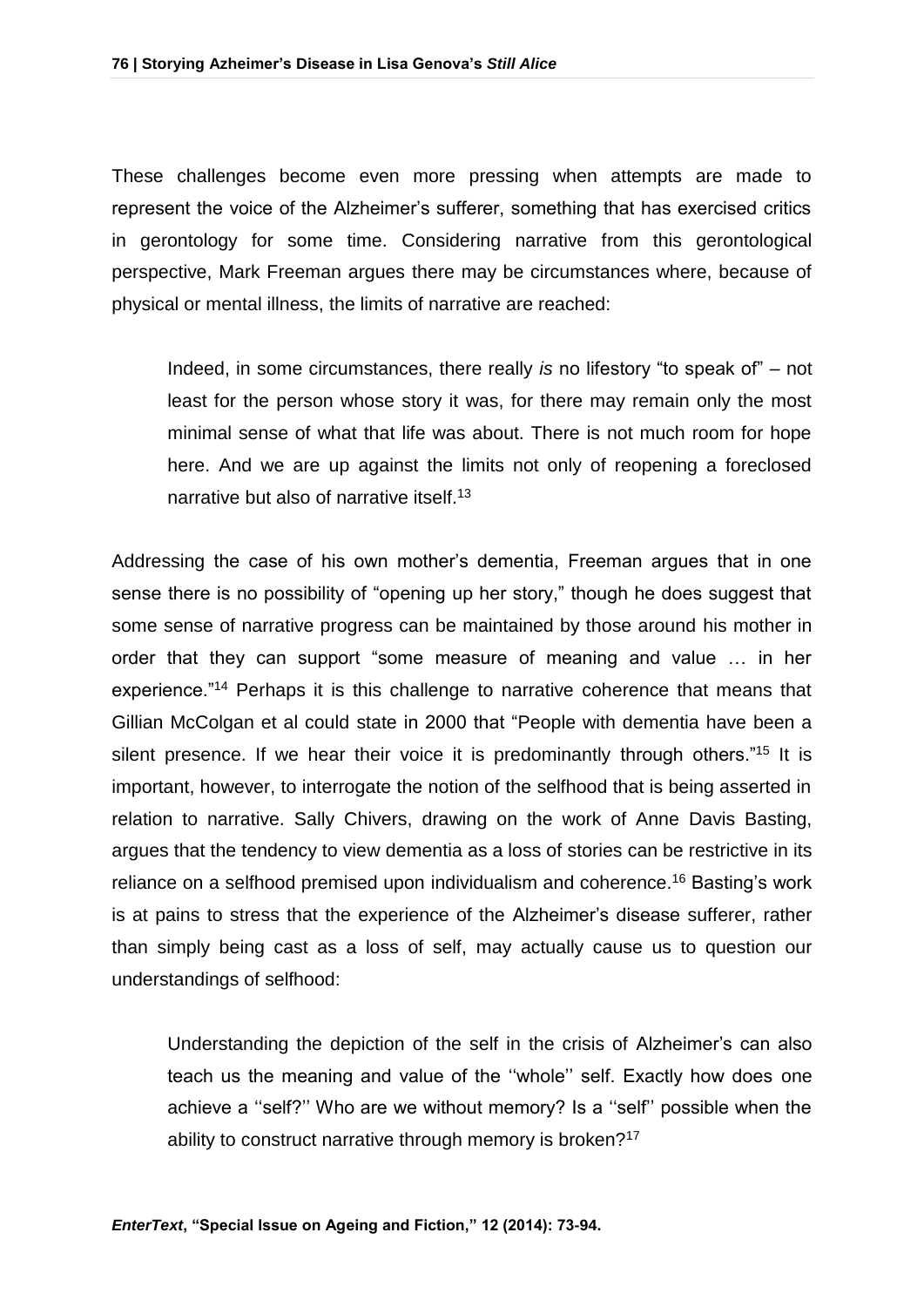This more questioning approach can be seen in a therapeutic context (as Freeman's work with his mother demonstrates), where much work has been done which suggests that a form of narrative can be maintained in those with dementia, where narrative becomes not about loss of self, but about the exercise of a form of agency:

Indeed, narrative gerontology helps to undo the "warehousing" of persons with dementia by seeing them as still biographically active, as still having narrative agency, even if they can no longer tell their stories in ordinary language or in words at all.<sup>18</sup>

As these debates suggest, the notion of narrative (often in relation to autobiography) is central to much work on the cultural representation of Alzheimer's disease. But it is not straightforward and a more postmodern understanding of the narrative self may actually lead to less reliance on a coherent and unified model and therefore a space where the Alzheimer's 'self' can be articulated. As Roberta Maierhofer argues:

In these terms, Alzheimer's disease patients can be seen as extreme paradigms of this postmodern condition, where memories and the past only exist in a [sic] unstructured, fluid condition. Like the decentered subject that is in Lacan's term of the mirror stage defined as constituted in and by its language, Alzheimer's disease patients use language without any referential meaning in order to establish relationships and connect to others. <sup>19</sup>

Whilst not seeking to minimise the effects of the disease on Alzheimer's disease patients, this view of the disease does offer a less restrictive way of approaching the self and narrative in Alzheimer's disease. Basting, like Maierhofer, sees value in the articulation of selfhood in postmodern terms – drawing here on the work of Baudrillard, Gergen and de Certeau – but she warns against the dangers of using illnesses such as Alzheimer's disease as a way of representing postmodern selfhood.<sup>20</sup> Basting therefore prefers the notion of the relational self as a way to conceptualise a self with Alzheimer's disease, a self "that is formed through interaction with others."<sup>21</sup> Wary of the dangers of reducing Alzheimer's disease to a form of the postmodern condition, Basting's notion of the relational self offers a way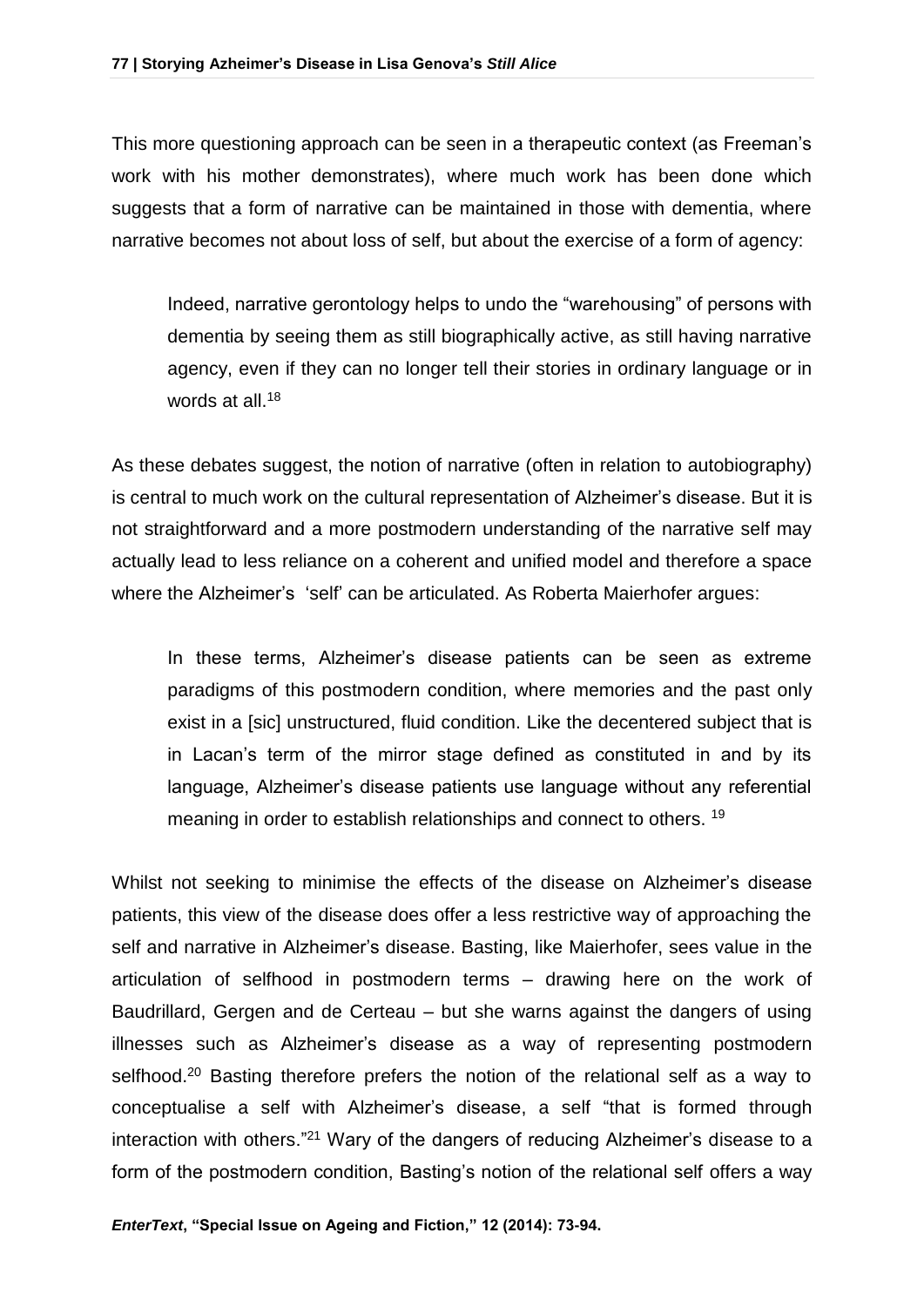to explore the possibility that selfhood and therefore a form of agency can be maintained in Alzheimer's.

It is in the context of these debates about narrative, selfhood and Alzheimer's disease that this paper examines Lisa Genova's *Still Alice* as one literary response to the challenges the illness poses to narrative and to representation*.* <sup>22</sup> First published (by a mainstream publisher) in 2007, this novel tells the story of the fiftyyear-old Alice and the first two years of her experience of early-onset Alzheimer's disease. What is significant is that in this novel the point of view of a woman with Alzheimer's disease is prioritised, rather than the perspective of her carers, though the narrative remains in the third person and is not entirely given over to Alice's perspective. This is one way to address the tension between the self of Alzheimer's disease and the demands of narrative, allowing the novel's structure to remain coherent whilst nevertheless tracking and offering access to Alice's confusion. Also important to this reading of *Still Alice* is that it is a popular novel (though initially selfpublished, it entered the *New York Times* Bestseller list at number five and has won a host of awards) whose depiction of Alzheimer's disease has generally been received positively by both critics and those with personal and professional experience in the field of dementia.<sup>23</sup> *Still Alice* therefore walks a line between the coherence and chronology demanded of the form of the popular novel and the exploration of the effects of Alzheimer's disease, which disrupts coherence, organisation and aspects of meaning-making. This is in many ways a fairly conventional narrative, rather than a more avant garde or experimental text, and yet, I argue, it manages to offer significant imaginative access to Alzheimer's disease and insist upon the maintenance of a form of selfhood and (albeit limited) agency for its protagonist.

This is not, however, to argue that *Still Alice* is a revolutionary story of Alzheimer's disease, resolutely challenging cultural scripts of ageing and disease. Analysing representations of dementia in popular culture Basting argues that there are two main types of tragic dementia stories:

First, there is the one in which dementia is represented as a calamity that can only be eliminated if scientists are given enough time and money to find the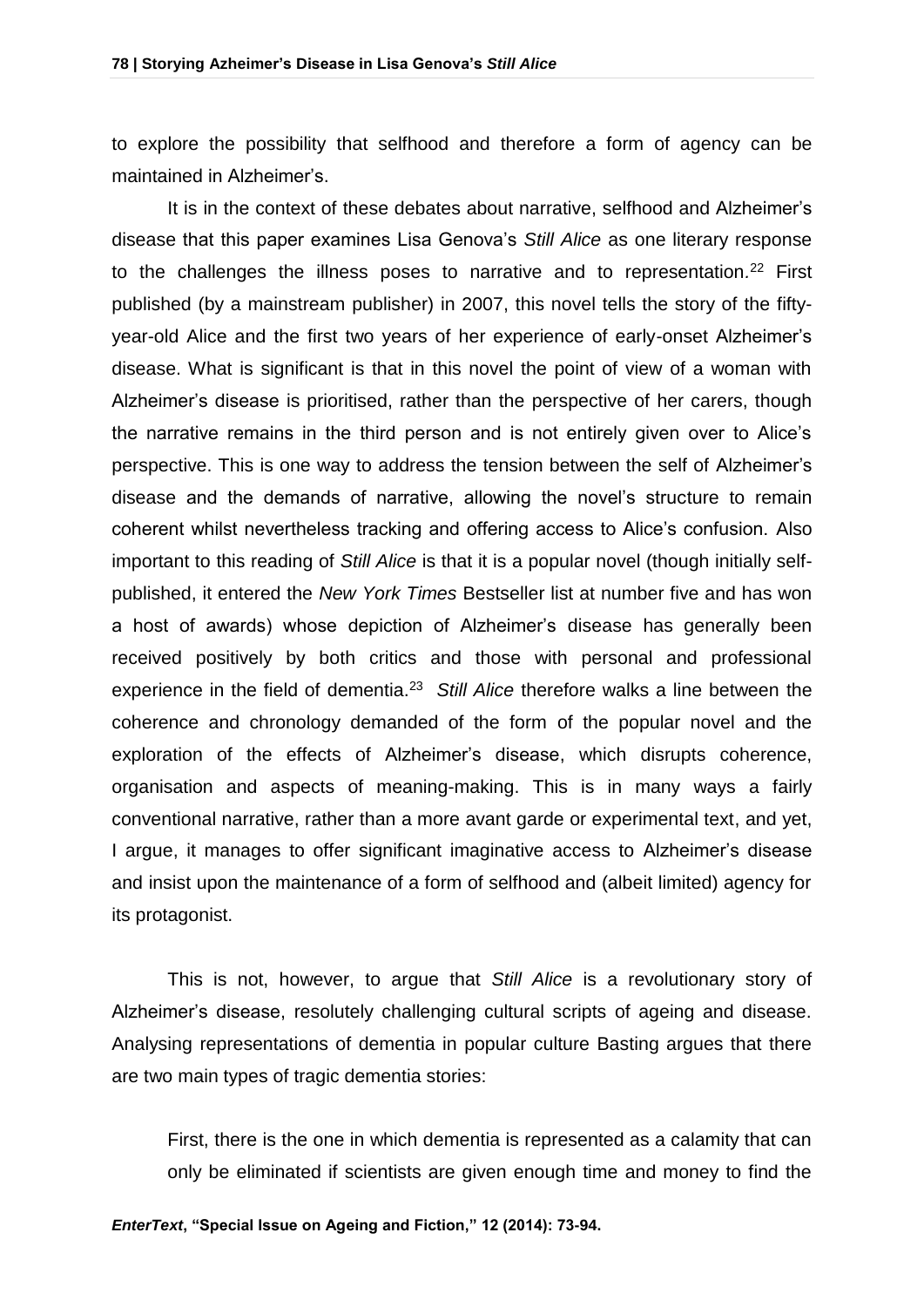cure. Second is the tale of the loss of an accomplished, inspiring person, a person slowly emptied out by a devastating illness. How do these stories work? And what experiences do they leave on the cutting room floor?<sup>24</sup>

*Still Alice* clearly fits into the second of these, though it also incorporates aspects of the first in the scientific 'subplot' of Alice's husband desperately trying to find a drug that will cure her of Alzheimer's disease. The tragic model of the loss of an inspiring person is made more acute in this novel by the fact that Alice has early-onset Alzheimer's disease and so is diagnosed in what is clearly presented as the prime of her life. This allows the novel both to make Alice's Alzheimer's disease seem more tragic and to distance Alice's illness from ageing, but to do so in a way which both reinforces ageist stereotypes *and* exposes the way that Alzheimer's disease and ageing become inexorably linked in terms of decline in the cultural imagination. Similarly, the scientific subplot in the novel allies the story to the quest for a cure narrative, but this is in the end a narrative thread that is subjugated to the more crucial depiction of Alice's experience of the disease and science is seen here to be both knowing and blind. As this suggests, *Still Alice* maintains a dialogic approach to Alzheimer's disease, sometimes reiterating limiting cultural scripts of disease and ageing, and sometimes insisting in meaningful ways on the personhood and agency of the Alzheimer's disease sufferer. In these ways, it illustrates the value of literary and literary gerontological approaches to the study of ageing and disease: both allow for the exploration of the uncomfortable contradictions in our cultural constructions of aged and ill bodies and selves.

*Still Alice* runs from September 2003 to September 2005 and the dated chapters give the novel a structure that eventually comes to have no meaning for Alice herself. Therefore, even as the narrative becomes more fragmented and repetitive, representing Alice's increasing memory loss and difficulties with language, it retains an order and coherence. This readerly understanding is also ensured by the fact that the novel begins when Alice is only experiencing mild confusion, forgetfulness, linguistic slips. By the time Alice does not know her family and struggles to follow conversation, the reader, though still given access to Alice's point of view, is also able to place her within a secure family and social context, and so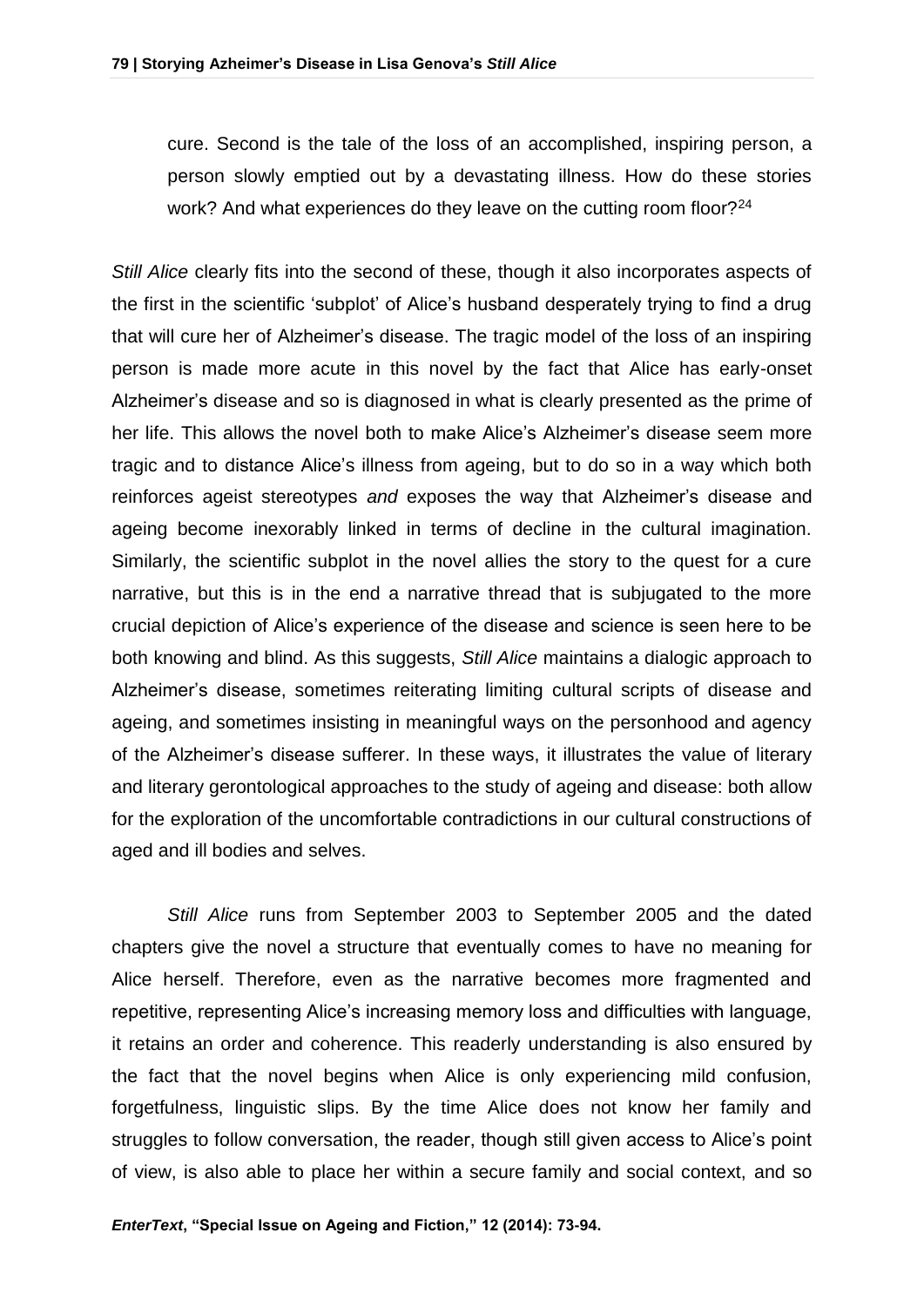does not fully experience her confusion with her. In this way, the ordering and logic of the narrative always provide a context for Alice's increasing misperception, allowing the reader to experience this while not becoming lost within Alice's world. Therefore, the novel does not go as far in its narrative style as it might; it does not allow the reader to become almost as confused about place and time as the protagonist in the way that a novel such as Samantha Harvey's *The Wilderness* does, for instance.<sup>25</sup> However, in crucial ways the narrative voice and structure do allow the reader experience of Alice's world.

As the novel progresses the narrative becomes more fragmented and repetitious, expressing aspects of Alice's condition. Despite the clarity provided by the chapter titles, the sense of time becomes uncertain and the narrative moves from episode to episode with little sense of causality. This loss of linear temporality is further expressed by the repetition. So, for example, in the middle of the night Alice gets up and walks downstairs to find sleeping pills; the chapter begins: "It was dark, still middle of the night. She wasn't confused. She knew she should be sleeping. John lay on his back next to her, snoring." <sup>26</sup> When her husband John confronts her she is unable to remember what she is looking for and returns to bed, only to wake again: "It was dark, still middle of the night. She knew she should be sleeping. John had fallen back to sleep without ceremony and was already snoring."<sup>27</sup> Such repetition of similar, if not identical, phrases and sentences occurs more and more as the novel progresses, drawing the reader into the cyclical nature of Alice's temporality. The uncertainty that such repetition instils is further emphasised in the narrative's lack of omniscience in relation to key events. For example, Alice's husband says that they have discussed moving to New York and she claims not, but there's no way of verifying this since we tend to stay with her point of view. Taken together, these narrative techniques, whilst not leaving the reader as confused as Alice about time and memory, provide some access into the changes she is experiencing as a result of her Alzheimer's disease.

As this might suggest, the most important way in which the text represents Alice is through focalisation. Alice's perspective dominates in this novel and the reader is rarely given access to the thoughts and feelings of her family or others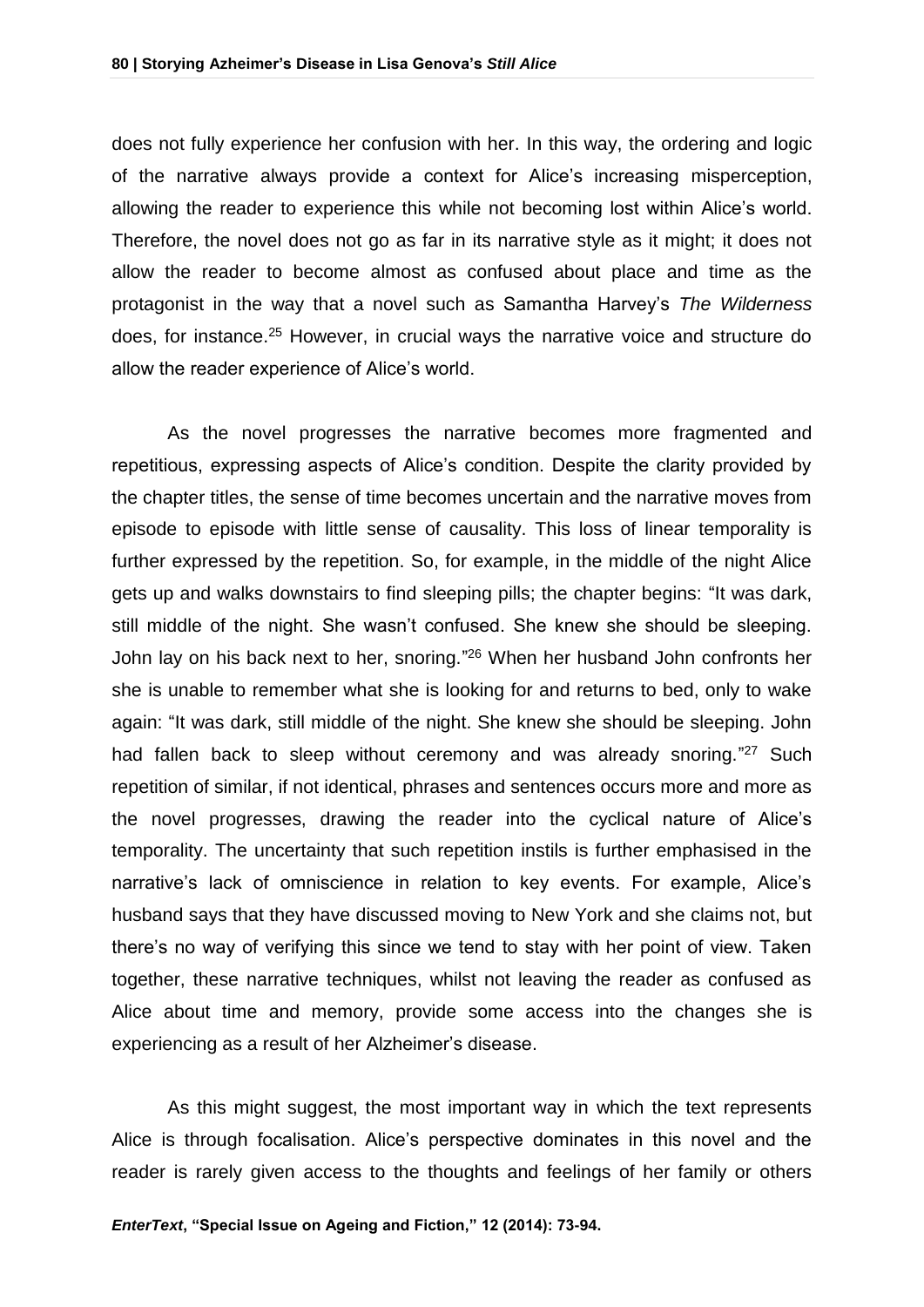around her. The reactions of others always tend to be refracted through Alice's understanding. This means that, although the third-person voice presents a largely coherent narrative of events and dialogue, Alice's perceptions of these things dominate. This allows the text to mark Alice's understanding and the progress of her Alzheimer's disease in various ways. One significant way in which this is done is through naming. As the novel goes on, Alice's daughter Lydia becomes "the actress" – she is the first family member whose name Alice cannot remember – and later her daughter Anne becomes "the mother." In the final part of the novel, her husband becomes "the kind stranger." This naming makes clear Alice's lack of memory of key relationships in her life. But, more crucially, the use of focalisation means that Alice does not become the diseased and suffering other to the reader. Even as she lies in a state of semi-consciousness in her bed, Alice is, as the title suggests, 'still Alice'. This is not to suggest that this is a static and unified version of selfhood. Indeed, this is a challenge to the 'loss of self' narrative that, as I will show, is dominant at other points in the novel. Here the self is very clearly akin to Basting's 'relational' self, with Alice remaining Alice because of the recognition of her selfhood and her agency by her family and friends, and by the reader.<sup>28</sup>

These formal interests in the Alzheimer's disease experience of language and memory are echoed in the thematic exploration of language in the novel. The latter is centred on the fact that Alice is a psycholinguist. On one level, Alice's job makes her Alzheimer's disease all the more tragic, in the sense Gillian McColgan et al argue: "For one engaged in intellectual pursuits, experiencing Alzheimer's disease is presented as a double tragedy."<sup>29</sup> As their article shows, this is very much the way that the case of Iris Murdoch was read, and in a parallel, though fictional, manner Alice's loss is seen as more tragic here since she'll lose the language that has been central to her research: "Everything she did and loved, everything she was, required language."<sup>30</sup> And Alice is proud of her memory and her ability to offer a coherent narrative in her research, "filling in the holes" in her PhD student's "narrative [and] creating a more contiguous picture" within his research project, for example.<sup>31</sup> Ironically, one of the first words she is unable to recall is lexicon. Alice's loss of narrative is made clear in the memory tests that she undergoes; in a recurring test that requires her to remember the details of a story her increasing memory loss and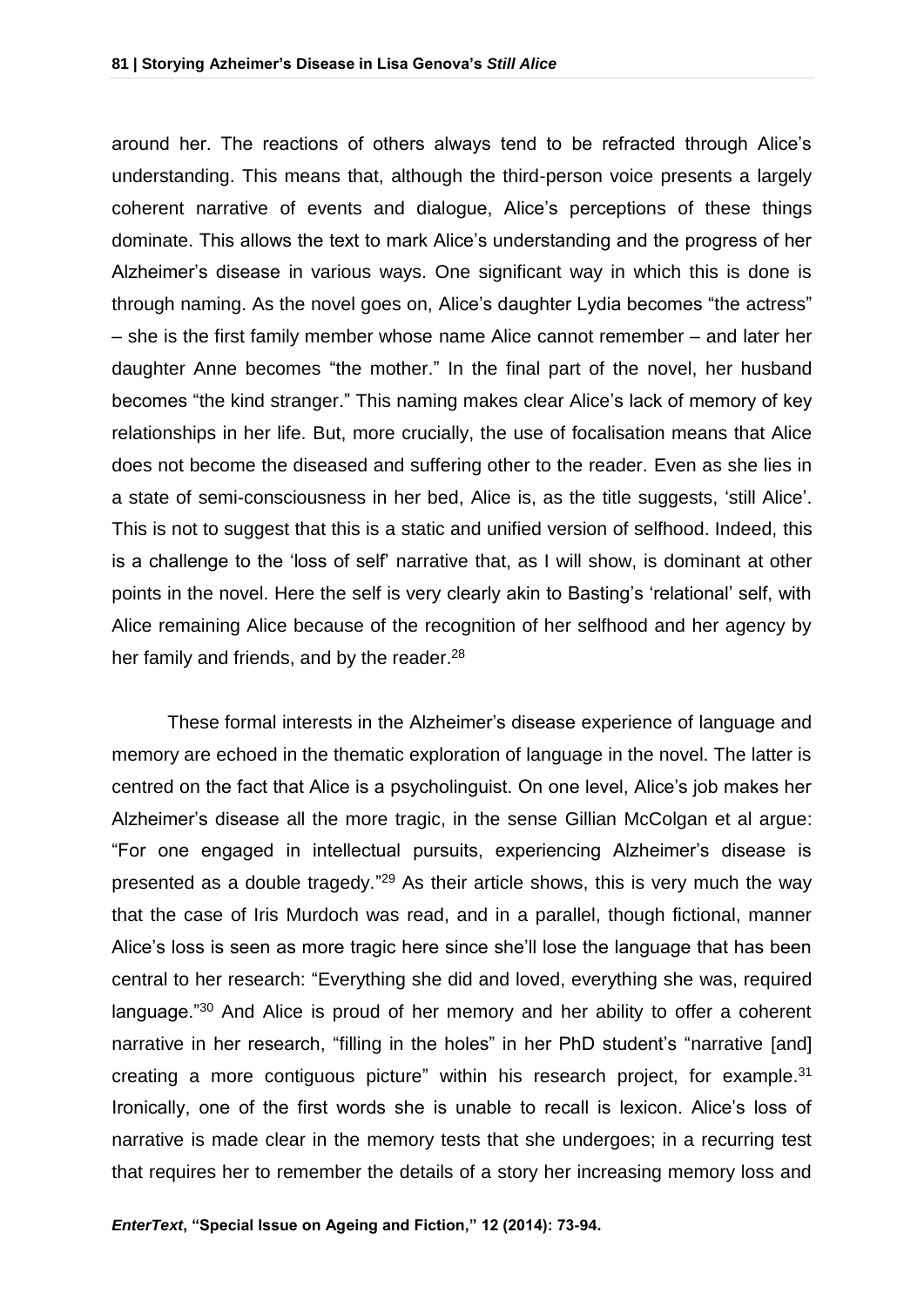confusion are evident. This all suggests that in its plot the novel presents Alice's language loss as a personal and individual tragedy, a loss of self in the loss of language and narrative. And, to an extent, this is the case, with Alice reflecting on this herself as her illness worsens: "Her ability to use language, that thing that most separates humans from animals, was leaving her, and she was feeling less and less human as it departed."<sup>32</sup> The links made between ageing and Alzheimer's disease in the novel tend to support this reading, as both are seen as conditions of inevitable decline and irretrievable loss.

In this novel Alice is only 49 when she first experiences the symptoms of Alzheimer's disease and her resistance to the link between Alzheimer's disease and ageing is very clear, bearing out the idea that in the cultural imagination Alzheimer's disease is synonymous with old age. As Cruikshank puts it, "Today, Alzheimer's stands for aging in America."<sup>33</sup> I'm not suggesting that this text critiques the way that Alzheimer's disease comes to function as an image of ageing as decline; Alice's early-onset Alzheimer's disease tends to work to opposite effect by implying that she is unusual in not being both aged and ill. However, close attention to the way the link between ageing and Alzheimer's disease is explored in the novel makes clear how contradictory and problematic it is, as the novel both reinforces ageist stereotypes and yet also exposes the way that Alzheimer's disease is constructed to be metonymic of ageing as decline.

Alice's own reaction to her diagnosis makes clear the way she has previously understood Alzheimer's disease. Her first response to being told that she has Alzheimer's disease is to say that "this can't be possible, I'm only fifty."<sup>34</sup> Ironically, however, it is to ageing that Alice attributes many of the early symptoms of the disease, before she receives the Alzheimer's disease diagnosis. She sees her memory loss and confusion as linked to turning fifty and being menopausal: "Nothing life-threatening. Nothing abnormal."<sup>35</sup> The menopause is here constructed as natural, in opposition to the invasion of the monster that is Alzheimer's in the text. The close links Alice immediately makes between Alzheimer's disease and ageing are also seen in her reflection on the 'Activities of Daily Living' questionnaire that her husband is to complete about her once she is diagnosed with Alzheimer's disease.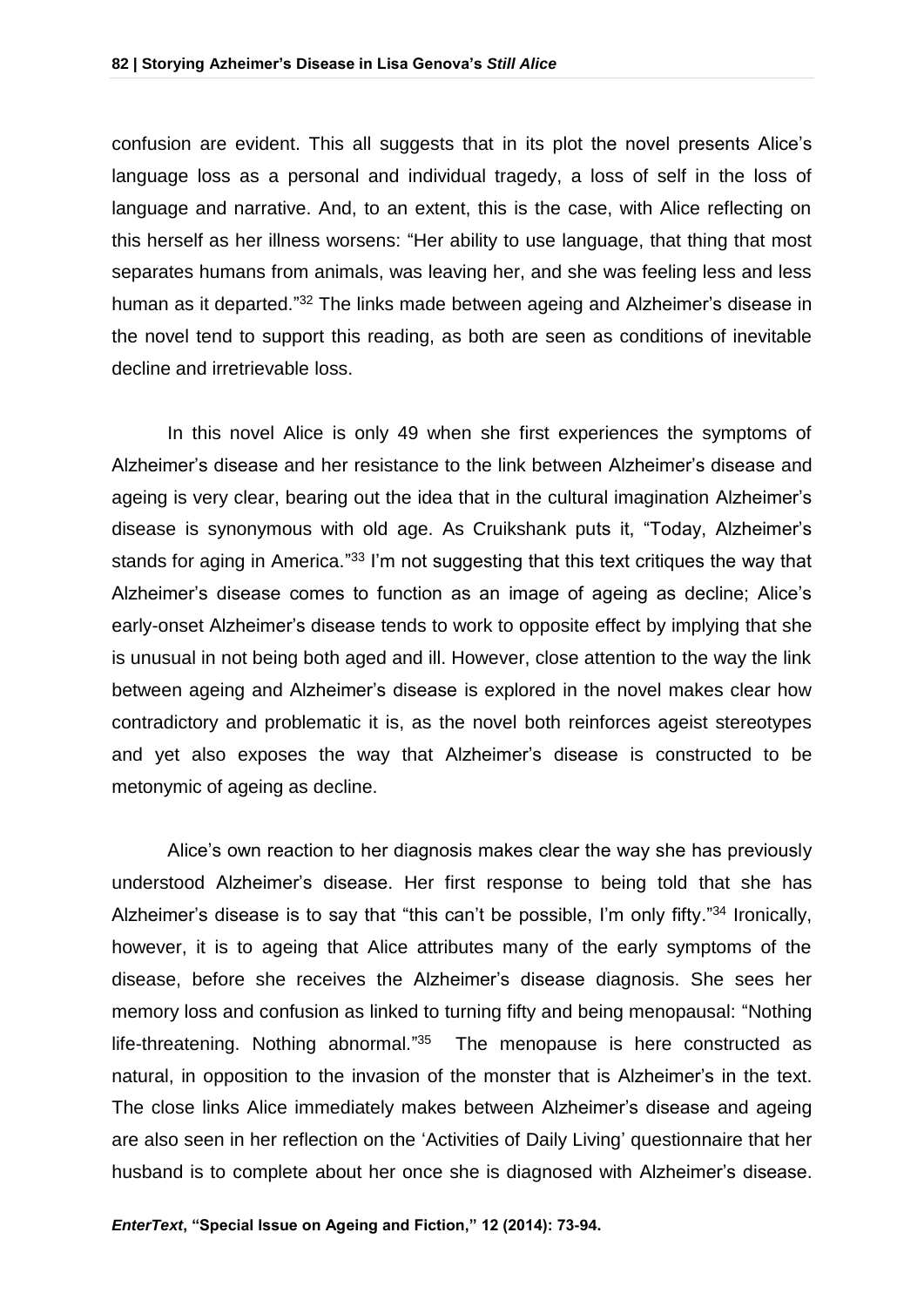This rates the functions of daily living from 1 to 3, with 3 the most severely impaired, including lack of bladder and bowl control, lack of ability to feed oneself. Alice considers: "How much of this list was due to the progression of Alzheimer's disease and how much was confounded by the overwhelmingly elderly population it described? Were the eighty-year-olds incontinent because they had Alzheimer's or because they had eighty-year-old bladders?" <sup>36</sup> Associating bodily decline (and disability) with ageing, Alice uses this as a way to stereotype and other both Alzheimer's disease sufferers and those older than herself. On visiting a care facility for Alzheimer's patients it is the fact that most are over eighty that disturbs her and is a great part of her feeling that she doesn't belong. This scene, in particular, more generally reinforces the idea that Alice is not the 'usual' Alzheimer's patient, not elderly, not yet infirm. By insisting that most of the patients in the facility are over eighty, and by presenting a condescending vision of elderly care (making bird houses), the text actually reinforces the link between Alzheimer's disease and ageing, representing the former as synonymous with the latter, and allowing Alice herself to appear to be an exception. $37$  Alice's later home care further reinforces this idea – she will not join the elderly in the institution, but will be looked after by loving daughters and have contact with new grandchildren.

As the text continues Alice's increasing dependence does position her more firmly as an older woman, again reinforcing the link made between Alzheimer's disease and age, but also exposing how the two become intertwined, with Alice beginning to see herself as an old woman, an old and an ill woman. This is made clear in the various mirror moments in the novel (the mirror moment is a trope found in very many novels that explore ageing). In the first few pages of the novel Alice sees herself and her husband in a mirror and describes them as: "a distinguishedlooking, tall man with white-flecked brown hair and glasses; a petite, curly-haired woman, her arms crossed over her chest."<sup>38</sup> A little later in the text Alice invests in a response to her mirror image which bears out Mike Featherstone's and Mike Hepworth's argument that many older people feel that they wear a 'mask of ageing,' in which their sense of self-identity is hidden beneath an imprisoning ageing shell. $39$ Here, Alice appears to subscribe to this Cartesian dualist version of self: "The reflected older woman's face didn't quite match the picture that she had of herself in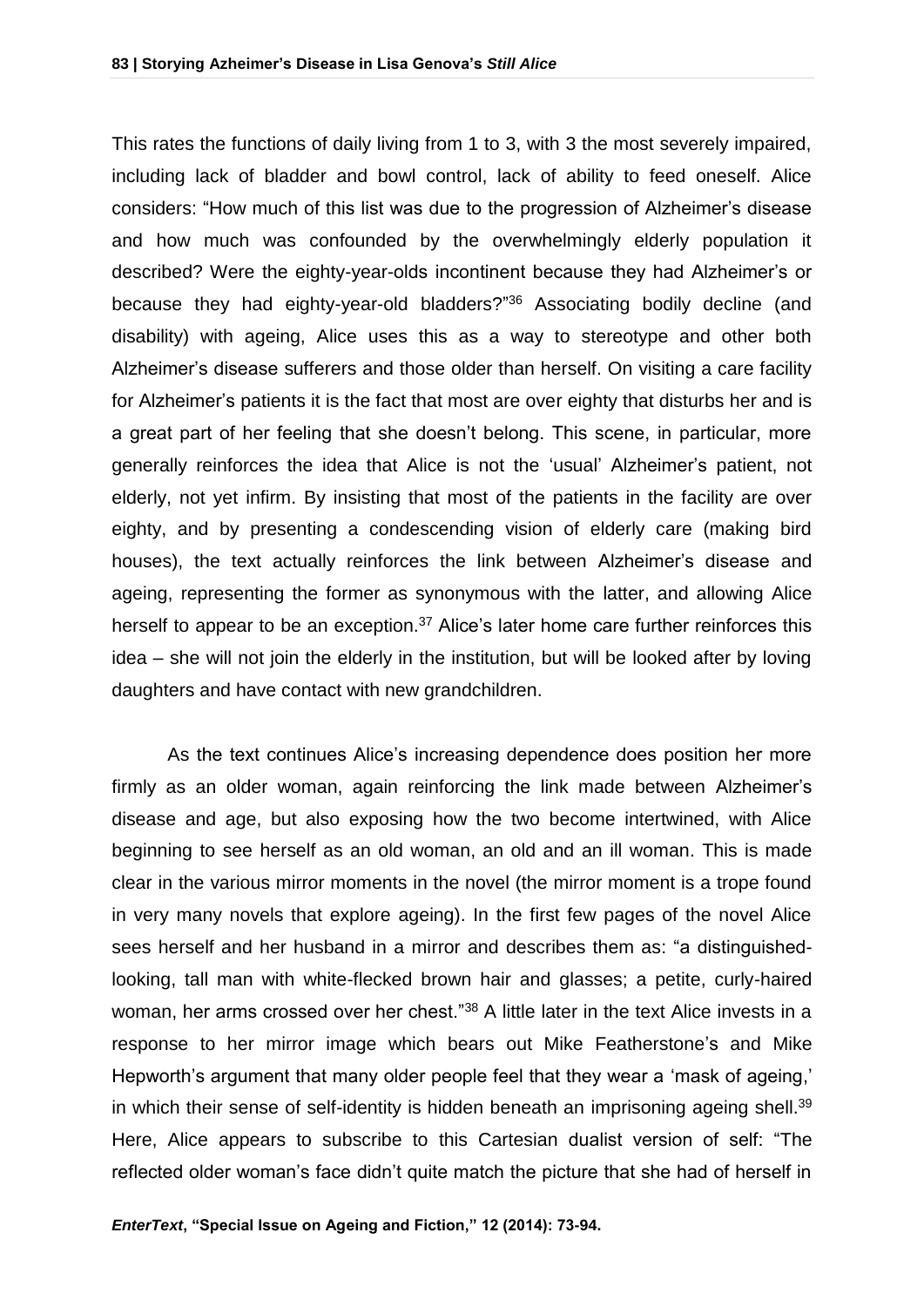her mind's eye. Her golden brown eyes appeared tired even though she was fully rested, and the texture of her skin appeared duller, looser. She was clearly older than forty, but she wouldn't say she looked old."<sup>40</sup> This dualism that we see in many narratives of ageing continues throughout the novel, but is also complicated by the Alzheimer's disease, since once Alice knows that she has Alzheimer's disease it is her body that she sees as healthy and strong and her mind as aged and diseased. Nevertheless, by the final chapter, Alice is completely distanced from her physical appearance:

The girl in the mirror had sunken, darkened circles under her eyes. Her skin looked loose and spotty all over and wrinkled at the corner of her eyes and along her forehead. Her thick, scraggly eyebrows needed to be tweezed. Her curly hair was mostly black, but it was also noticeably gray. The girl in the mirror looked ugly and old.

She ran her fingers over her cheeks and forehead, feeling her face on her fingers and her fingers on her face. *That can't be me. What's wrong with my face?*" 41

This scene reads as a denial of the aged body in much the way that Kathleen Woodward reads ageing mirror moments, as a rejection of the mirror stage of old age, where "the ego finds it more difficult to maintain its defences" in the face of an image of bodily disintegration.<sup>42</sup> Unlike the mirror stage of infancy, however, Woodward sees this latter stage as "more obviously rooted in the social and economic theatre of a given historical moment," based upon an assumption of "the elderly as alien to ourselves."<sup>43</sup> This final mirror scene makes very clear the way that Alice brings together Alzheimer's disease and ageing, seeing her ill self as an aged self, which she then rejects in order to try to maintain her own "defences." As a result of this image, Alice paints the mirrors white, symbolically erasing her aged self because of the threat it presents.

These examples suggest that the novel subscribes to the tragic story of Alzheimer's described by Basting. Even whilst the links between Alzheimer's and ageing can be read as exposed in the novel, it nevertheless does not undermine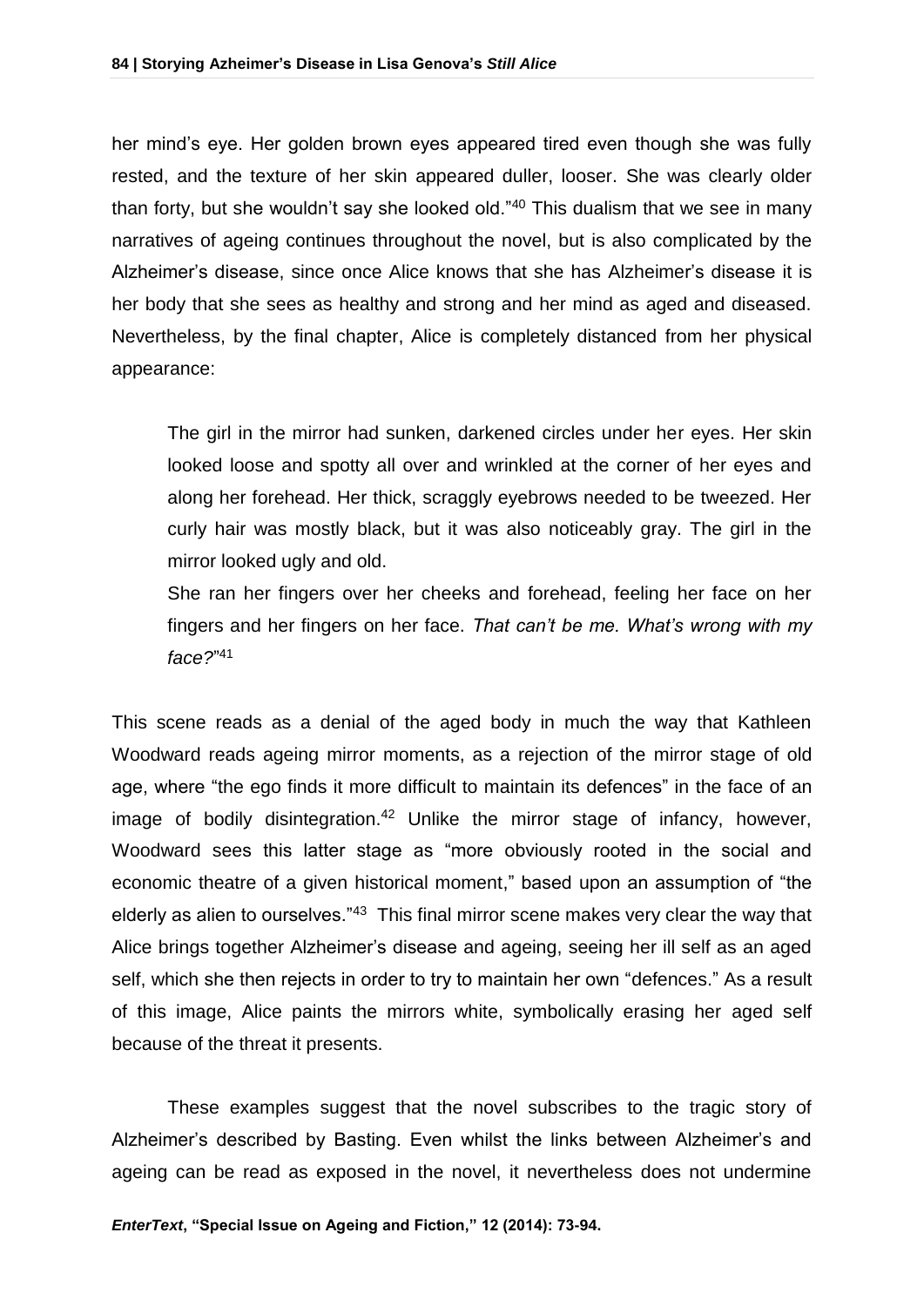these in any sustained way. And Alice's Alzheimer's is presented as a loss of self, something even more tragic in a younger woman. However, many aspects of the novel mitigate this simplistic reading and make clear that the novel presents a more multifaceted portrait of selfhood and agency in Alzheimer's disease. For example, there are key points – almost 'moments of being' – in the novel which emphasise Alice's sense of self and ability to enjoy her life in the present. She sits with John eating ice cream by the river and, though she cannot accurately answer John's questions about her location in time and place, she is happy to be there and her attention is taken by her immediate surroundings: "He held her hand. His was warmer than hers. Her hand felt so good in his hand. Two of the geese waddled into the calm water. There were no people swimming in the river. It was probably too cold for people." <sup>44</sup> At this point John asks Alice if she still "want[s] to be here," an ambiguous question that could refer to John's desire to move to New York or to Alice's earlier suicide plans (as readers, we cannot be sure how much John knows about these). Alice understands John very literally and replies that she is happy and has not finished her ice cream. Other moments, such as Alice listening to a busker with her carer, are similar in their emphasis on Alice's continuing ability to both feel pleasure and enjoy moments in which she is 'still Alice'.<sup>45</sup> These moments challenge the reader to reconsider the very nature and value of the construction of self in illness; since we see these episodes from Alice's point of view, the reader is encouraged to value what she does in the present and experience her pleasure intimately as self-affirming. According to some extent with a more postmodern reading of selfhood, being Alice at this point is not just about relationality and the recognition of identity and agency by friends and family (and reader), but about the awareness of pleasure in the present, where 'moments of being' support a sense of self. Narrative point of view is therefore used again in this novel to underline agency and the nature of Alice's continuing selfhood, even as she would be unable to articulate this in language.

Throughout the novel, this focalisation allows the reader to experience with Alice the ways in which she is treated by others, and the ways in which they construct her as an Alzheimer's disease patient. Dominant in the reactions of others are feelings of fear: Alice recognises that Lauren, her neighbour, looks "baffled and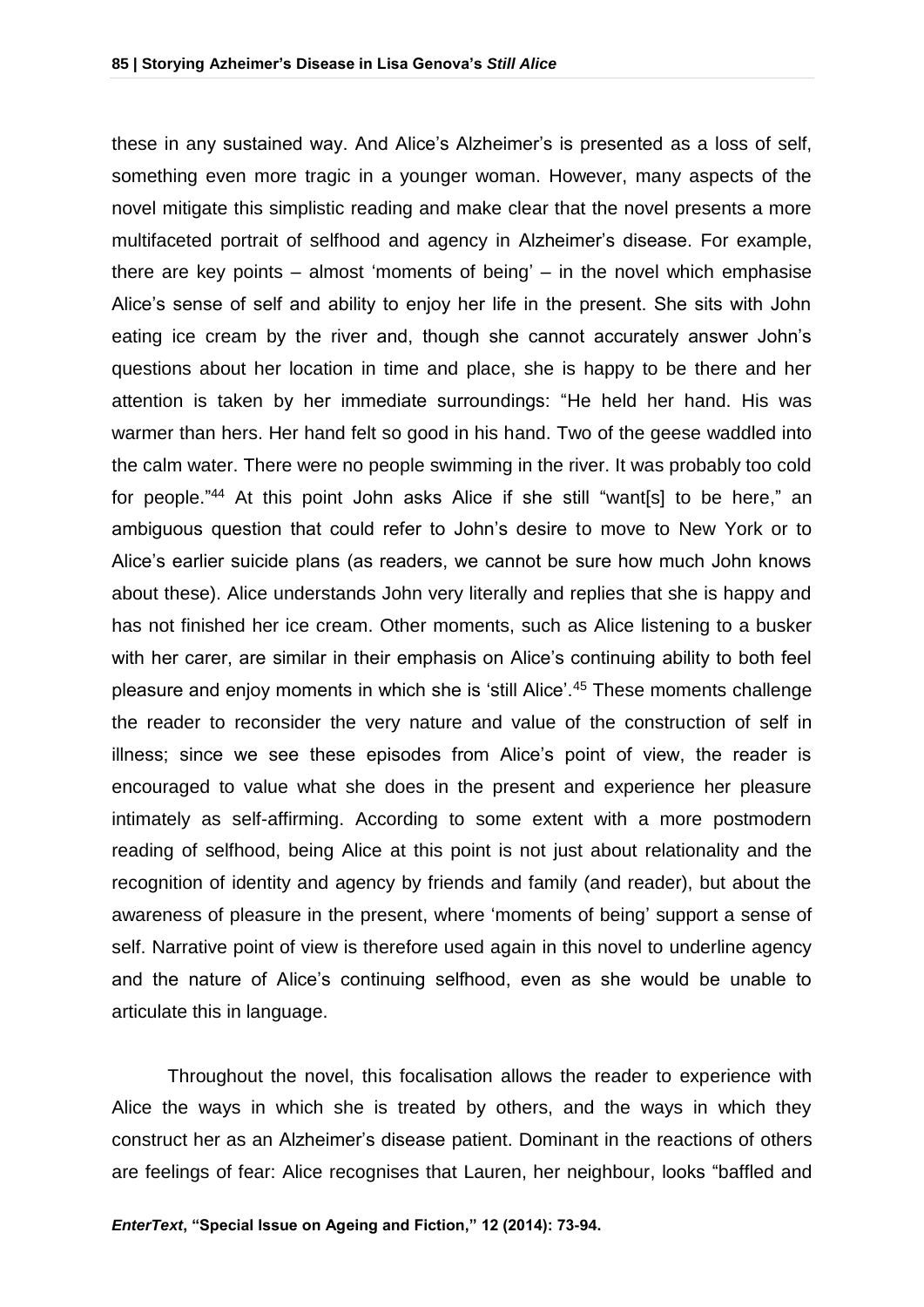scared" when Alice tells her that she has Alzheimer's disease, and Alice similarly feels isolated by the reactions of her Harvard colleagues, feeling that they are avoiding her after she has admitted to her condition.<sup>46</sup> This is something she fears early on in the novel, recognising the way that culture constructs mental illness: "Even the well-intentioned and educated tended to keep a fearful distance from the mentally ill. She didn't want to become someone people avoided and feared."<sup>47</sup> The novel makes very clear the ways in which Alzheimer's disease inspires fear in the non-sufferer and the effects of this upon the Alzheimer's disease patient. This extends into the heart of Alice's family where her daughter Anna, though not rejecting her mother, initially fails to try to understand and empathise with her position. Instead, she confronts her mother with her memory loss and insists upon Alice fighting this rather than using strategies to circumvent it and retain a form of independence. When Alice asks the time of the performance of her daughter Lydia's play, in order to put this into her Blackberry, which she relies upon as a memory aide, Anna tries to force Alice to remember the time without looking in the Blackberry. The lack of understanding in this approach is clear to the reader, something underlined by the satisfaction the reader experiences when Alice, knowing that "poor Anna needed to be put in her place," asks Lydia for the time and the scene ends with Alice stating: "It's at eight o'clock, Anna."<sup>48</sup> Scenes such as this expose the harm done to Alice by misunderstanding and culturally-inspired fear, but the novel also suggests the possibility of another approach, one that can support an on-going sense of selfhood.

The plea for a self in Alzheimer's disease is emphasised in the novel through Alice's speech to a Dementia conference. Still able to articulate clearly – though only by keeping her eyes on the page – Alice delivers an impassioned plea for recognition and respect for those with Alzheimer's disease. A clear voicing of the politics of the novel, and strongly emotional in its situation within Alice's story, this speech articulates a vision of selfhood in Alzheimer's that is supported by approaches to care that are based upon empowerment and not limitation. <sup>49</sup> And this vision of a different form of care, based upon a relational understanding of selfhood, can be seen in Alice's relationship with her daughter, Lydia. Though Lydia is the first family member Alice does not recognise, she is nevertheless the person who represents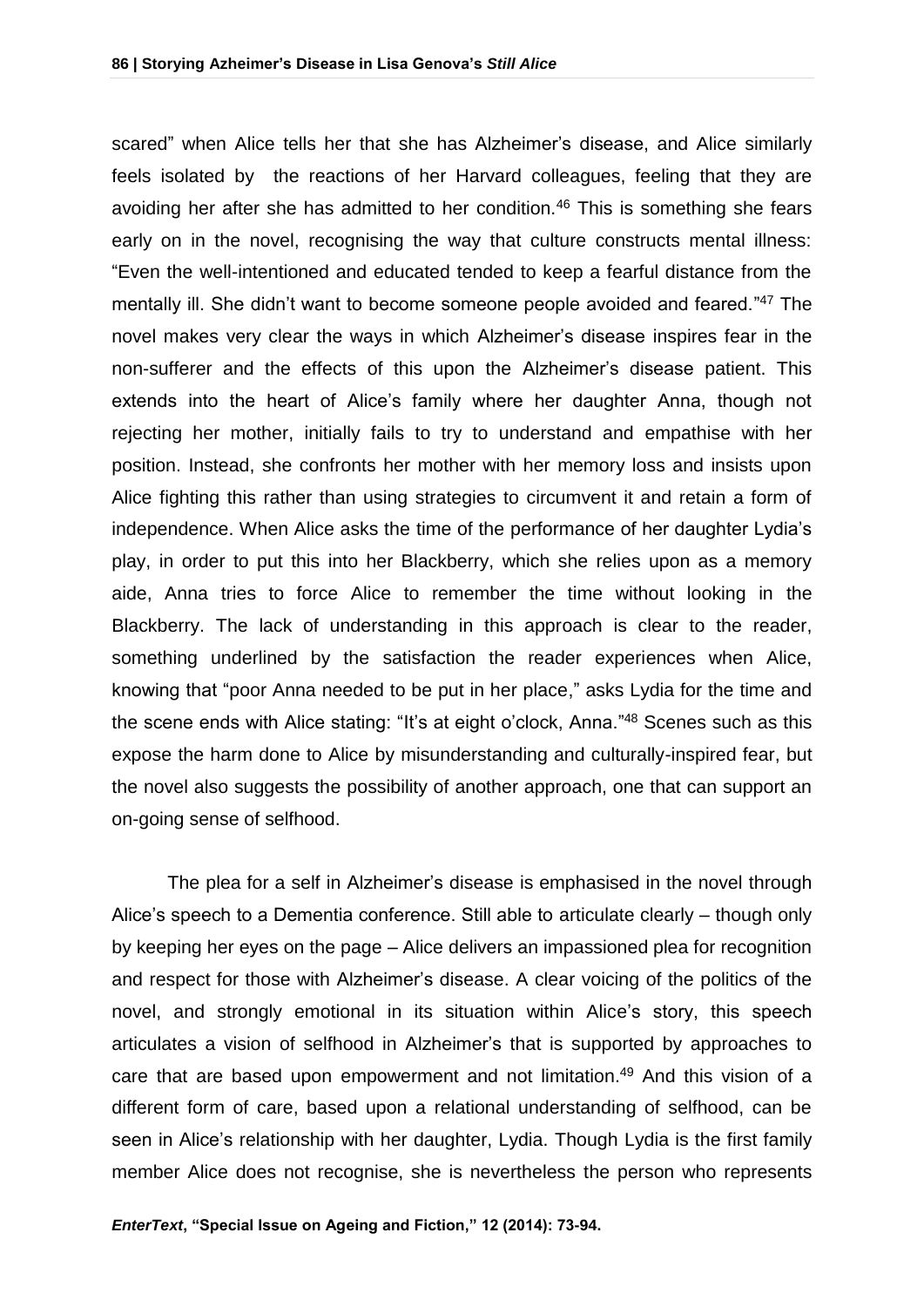the promise of a sort of Alzheimer's disease care that is based upon relationality and respect for the selfhood of the sufferer. This is evident in lots of moments in the novel, from Lydia's patient answers to Alice's questions (how old she is, is she married) to the comforting physical contact she provides. Though at times these scenes do tend to be sentimental and even slightly melodramatic in the pathos conjured up by the shadow of the loss of such mother-daughter contact as Alice's illness progresses, the insistence in these moments on Alice's need to be recognised as a person and a loving mother, even when she does not remember her daughter, prevents the objectification and distancing of Alice as an Alzheimer's disease patient. Lydia is an actress and her interest in the relationship between the physical and the mental in performing identity provides a further link between her and her mother, and provides a metaphor for Alice's social interaction with increasing symptoms of Alzheimer's disease. Alice's Alzheimer's disease is inhibiting the successful performance of her identity, literally in the sense that she is increasingly unable to understand verbal communication and engage in social dialogue (though, for a time, she retains the ability to read non-verbal communication, something Lydia praises as an enviable skill). But, together, Alice and Lydia read plays, engaging in a dialogue that Alice finds fulfilling: "They passed eager questions and answers back and forth, their conversation two-way, equal, fun. And because Alice didn't have to compete with John to complete her thoughts, she could take her time and not get left behind."<sup>50</sup> The plays give Lydia and Alice a topic of conversation which is based in the present and does not rely on Alice's memories and past context. And Alice is able to enjoy the sense of performativity in the present in both the readings of the plays and the discussions about them. Not involving the details of her own life, and not relying on longer-term memory, Alice is able to express a sense of agency and selfhood in a situation where she is not under pressure to 'perform' to someone else's construction of 'Alice'.

As the above makes clear, *Still Alice* is concerned with the issue of care for Alzheimer's disease patients. And, like many other narratives of dementia, this includes an exploration of the science and medicalization of illness and disease. *Still Alice*'s author, Lisa Genova, has a PhD in neuroscience and this tends to suggest an authorial reliability about the science of Alzheimer's disease that lies behind the text.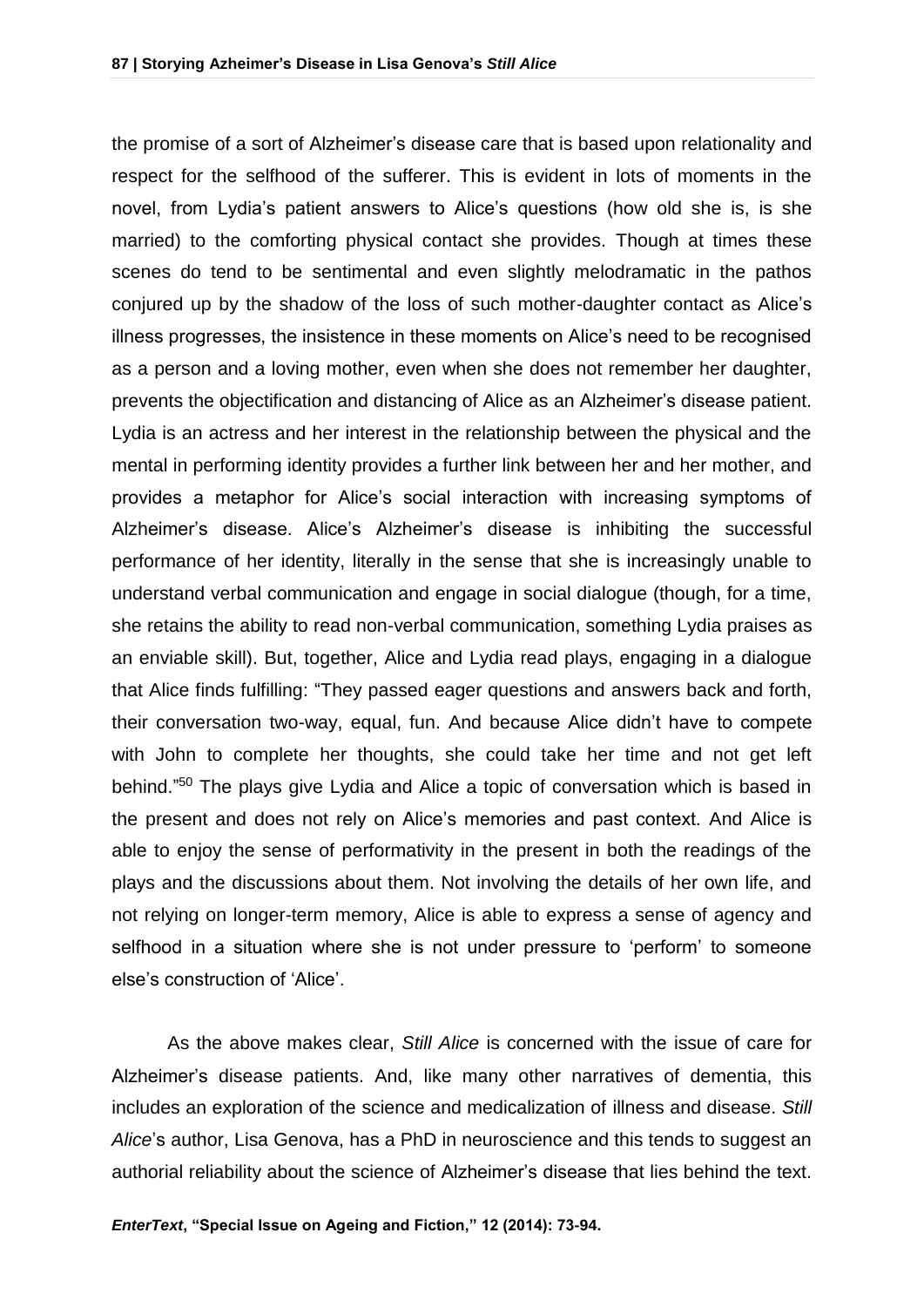The italicised scientific narrative that interrupts the fictional narrative at key moments echoes this sense of scientific authority. The scientific context is developed in this novel by Alice's career in psycholinguistics and her husband's research career. It is the latter that symbolises the scientific narrative, as Alice's husband invests all of his energies into researching Alzheimer's disease and potential new drugs. And on one level this novel therefore follows the common depiction of science in Alzheimer's disease narratives, as a hope that in the end fails the sufferer (though it may provide hope for the future, as it does here for Alice's children and grandchildren). However, this novel tends to play down the scientific advances that may 'save' Alice in favour of exploring her psychological and emotional responses to treatment and the way she is positioned as an Alzheimer's disease patient by the medical profession. In this way, the text suggests that the medical and scientific approach to Alzheimer's disease may indeed be blinded to the selfhood and the need for relationality of the Alzheimer's disease patient.

John may be seeking a cure for Alice's Alzheimer's disease, but this does not play a large part in her story. And since her perspective dominates, the reader tends to see John's exertions in the way Alice does: as a distraction that stops him having to address her needs and care for her in the way she desires. We therefore view John's drive for scientific answers as, to some extent, a fool's errand that results in poorer care and support for Alice. More generally, John himself comes to embody the scientific quest – with his single-minded determination to succeed at his experiments and his long hours in the lab. The distracted scientist, he takes refuge in empiricism and refuses to relate to his wife as a suffering woman. It is worth noting that John's own scientific work is into a cure for cancer. And Alice sets this up as a binary opposite of Alzheimer's disease, making clear the very different ways in which the two diseases are read: "She wished she had cancer instead. She'd trade Alzheimer's for cancer in a heartbeat... With cancer she'd have something that she could fight.… Her family and the community at Harvard would rally behind her battle and consider it noble."<sup>51</sup> Alice emphasises here the ways in which illness is culturally constructed, something we of course see in her case, as she is marginalised by her Alzheimer's disease. The fact that John is researching a cure for cancer suggests his preference for physical disease over mental illness, his choice of labs and test-tubes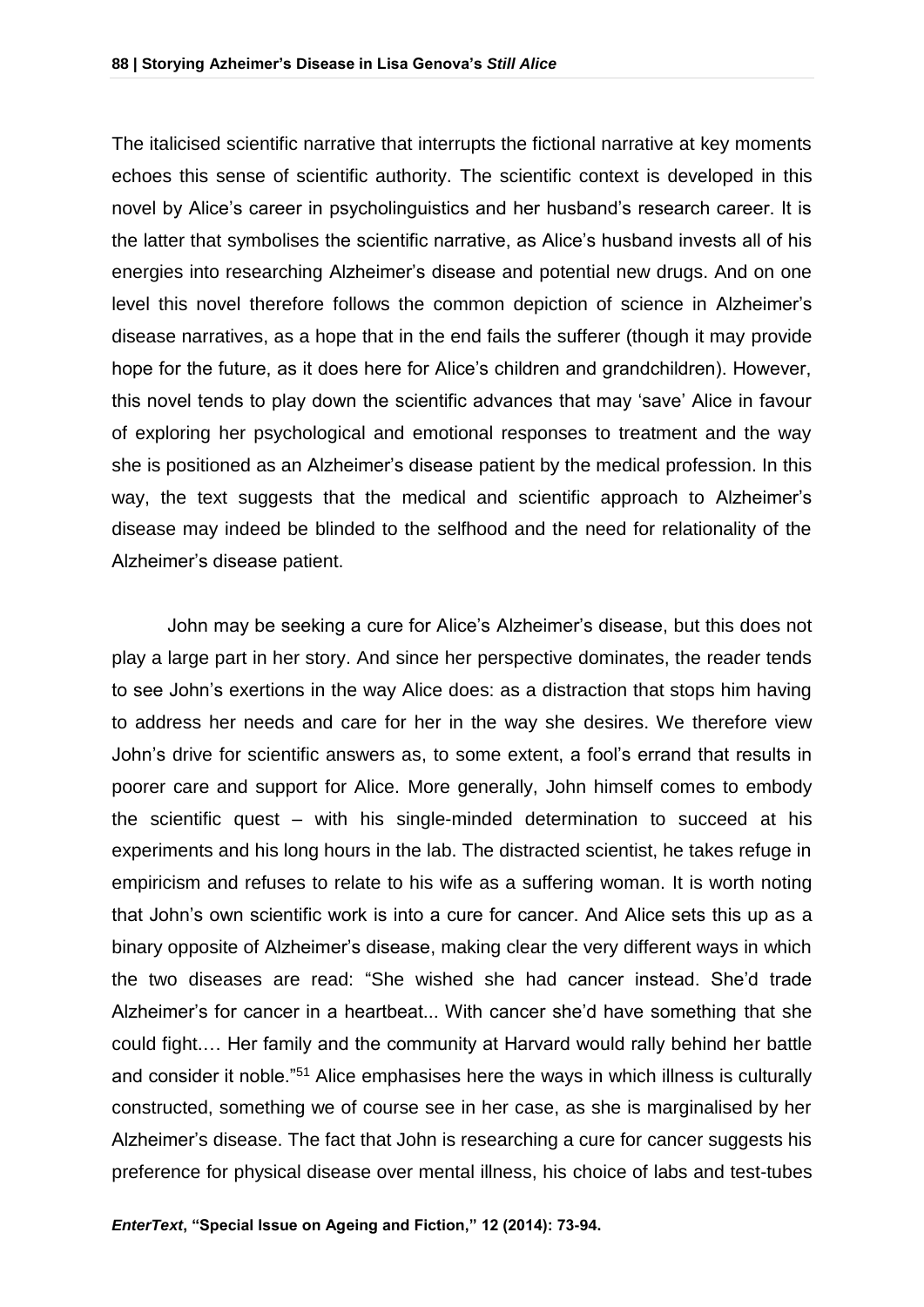over human beings and relationships. The traditional notion of the myopic and ambitious scientist is here reworked to interrogate the excessive medicalization of Alzheimer's disease and the way that illness is culturally ranked and assessed. As Alice remarks in a seemingly proleptic comment when John is looking for his glasses near the beginning of the novel: "How could he, someone so smart, a scientist, not see what was right in front of him?"<sup>52</sup> This question resonates throughout the novel, a reminder of the marginality and invisibility imposed by the disease.

It is important to note that the novel does not suggest that science has failed Alice. It may indeed not yet have provided a cure, but it has accurately diagnosed her condition (thanks to John's insistence on further tests) and genetic screening has saved her grandchildren from the disease. And Alice acknowledges that, though the drugs she is taking do not seem to have improved her condition, they may indeed be responsible for slowing down the progress of the disease. However, the novel tends not to concentrate upon the treatment of Alzheimer's disease, but upon Alice's experience as a medicalised Alzheimer's disease patient. In this way, the novel demonstrates clearly the effects of medical approaches to Alzheimer's disease on the selfhood of the sufferer. Science makes Alice feel disempowered and lost. She feels shattered by the "professionally uttered opinion" and is aware of the way she is being constructed as 'patient': "If she confessed to John what Dr. Davis had told her, if she gave him the Activities of Daily Living questionnaire, it would all become real. John would become the informant, and Alice would become the dying, incompetent patient. She wasn't ready to turn herself in. Not yet." <sup>53</sup> This questionnaire limits the narrative of Alice's life with Alzheimer's disease to a succession of basic tasks, something the narrative of the novel makes clear is a reductive way to represent her experiences. The nature of Alzheimer's disease makes this patient status even more of a threat to self-determination because the patient is not only subject to the power of scientific discourse, but is also constructed as an unreliable source of information about herself and her life, as the questionnaire, where her husband has to detail her symptoms, makes clear.

The failure of medicine not to cure Alice but to support and care for her fully is made clear when she attempts to form a patient support group at her clinic. She is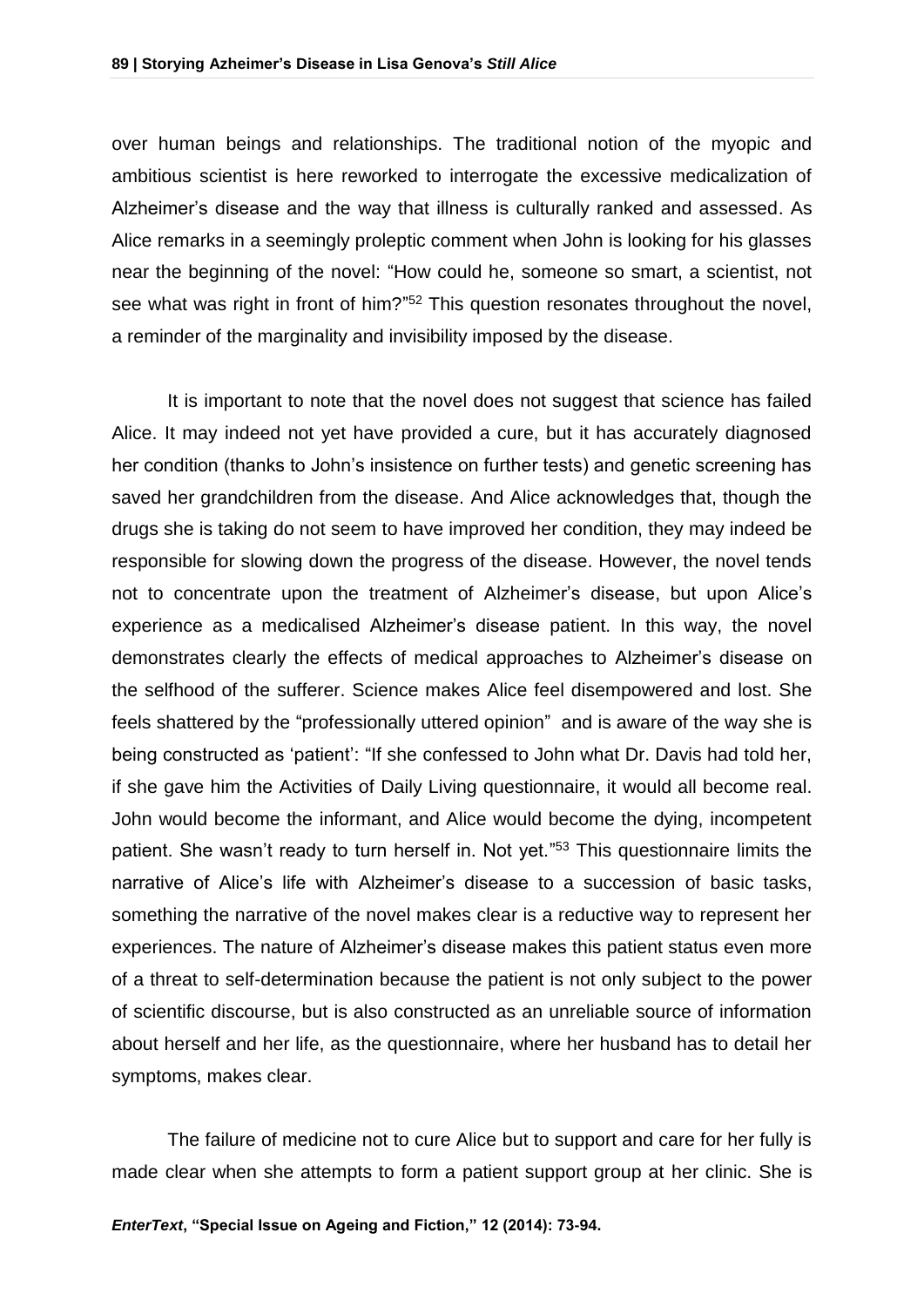told that resources are there only for carers and not for a patient group. Though she is later given the names of others, like her, with early-onset Alzheimer's disease, the clinic's reductive approach to her support is clear. Of course, there is another, more ambiguous aspect to this. The reason Alice is given for the lack of a patient support group is that most patients wouldn't be capable of interacting in such a setting, a reminder again of the fact that Alice is unusual in her relative youth and agency as an Alzheimer's disease sufferer.

The penultimate chapter of the novel makes clear this ambiguous approach to the scientific framework and the way it positions the Alzheimer's disease patient and determines the discourse of Alzheimer's as disease. This chapter seems both to prioritise the scientific narrative and yet detail its failure. Significantly, it turns from Alice's point of view to that of her husband, John. This short chapter details his reading of a new report that records the failure of the tests of the fictional drug, Amylix, the trial of which Alice chose to enter. This seems to suggest the loss of Alice, as she disappears in favour of John's perspective, and the assertion of the biomedical model of the disease, where science cannot yet save Alice from Alzheimer's disease. However, science does fail here and the scientific answers that John relies upon, for Alice and in his own research into cancer, are seen to have effaced his wife; in his case, he has prioritised his scientific work over caring for her, and so lost much of the time he could have had with her. Of course, this is also problematic since it seems to suggest that care itself should be about self-sacrifice and promotes a certain vision of homecare over institutional support. Nevertheless, the representation of John weeping at the failure of the trial drug symbolises both the way that the novel presents the loss of Alice as a tragedy and also the novel's insistence that one-dimensional and biomedical approaches to care overlook the self that can be maintained in Alzheimer's disease.

The epilogue is crucial here, since it ensures that the final image of the novel is not John's sorrow – which would of course suggest that Alice has indeed disappeared. Instead, we have an image of Alice with her family and, in particular, a scene in which she listens to her daughter recite a monologue: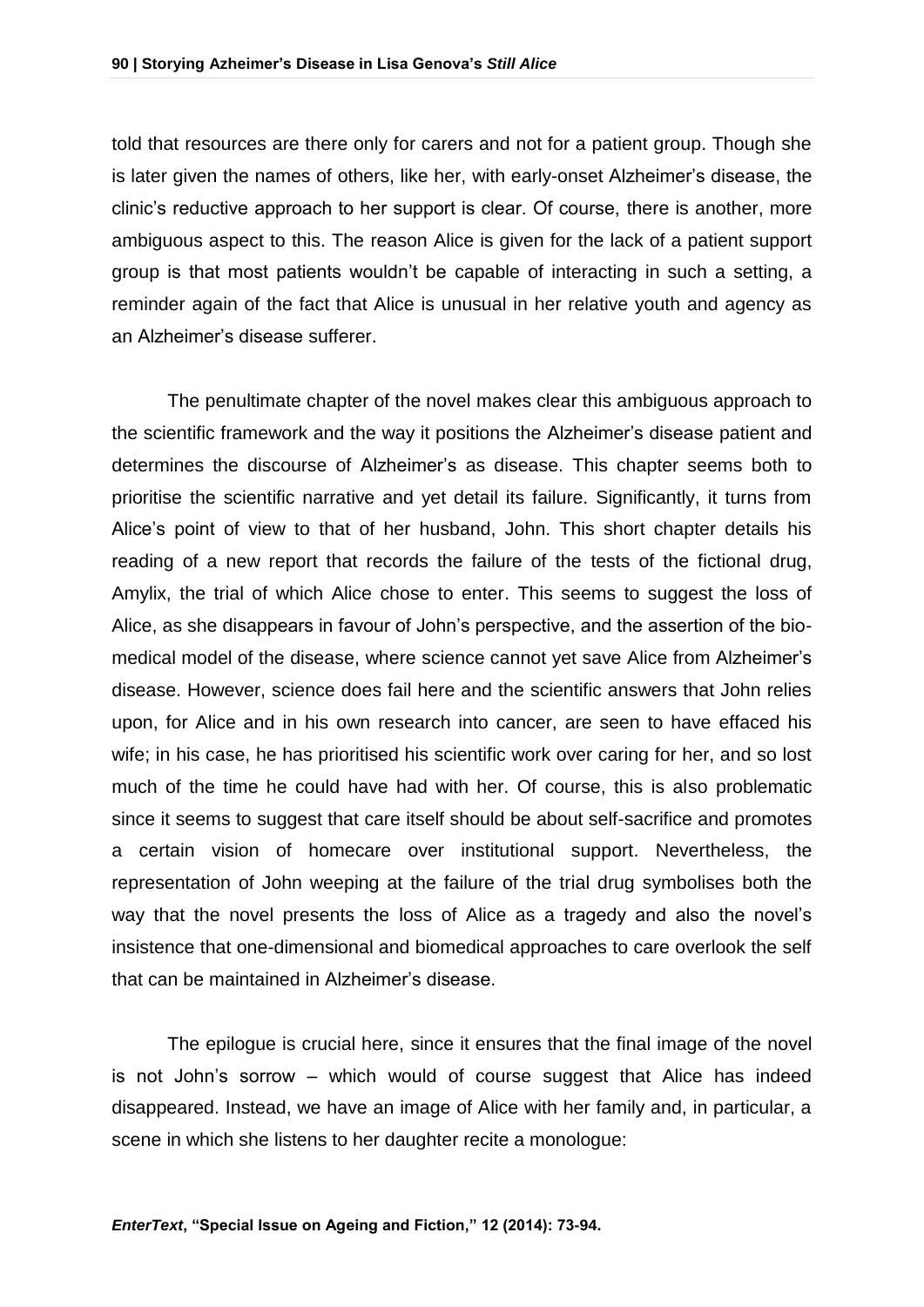Alice watched and listened and focused beyond the words the actress spoke. She saw her eyes become desperate, searching, pleading for truth. She saw them land softly and gratefully on it. Her voice felt at first tentative and scared. Slowly, and without getting louder, it grew more confident and then joyful, playing sometimes like a song. Her eyebrows and shoulders and hands softened and opened, asking for acceptance and offering forgiveness. Her voice and body created an energy that filled Alice and moved her to tears.<sup>54</sup>

As in other significant moments of pleasure in the novel, here there is an emphasis on emotion over knowledge, something that is outside of Alice's previous reliance on language and narrative. Unable to follow the meaning of the words her daughter speaks, she is nevertheless able to track emotion and to feel this. Whilst the text makes clear that Alice's memory and ability to understand language are seriously impaired (as the reference to her daughter as "the actress" shows), meaning is still gained fleetingly here, though it is a meaning of a different sort. This accords with the work done by some narrative gerontologists who evince a form of narrative care for dementia patients. As Marie-Elise van den Brandt-van Heek demonstrates, dementia patients can be encouraged to speak for themselves through "asking the right questions". <sup>55</sup> This extract seems to embody this approach, since Alice is not asked for knowledge by her daughter, but for her opinion and for how she feels (in opposition to this, there are many moments in the novel where Alice is made angry and confused by being asked questions which require memory and knowledge to answer). In this final scene in the novel, Alice is indeed still Alice.

Being Alice is not straightforward in this novel. The title suggests, on one level, the danger of loss of self that Chivers argues is found in many stories of dementia and this narrative is prominent in parts of the novel, in particular in Alice's own fears of her loss of language and other capabilities, and the way the novel links Alzheimer's disease and ageing in a story of decline.<sup>56</sup> *Still Alice* could indeed be read as the stilling, or end of, Alice. However, as this paper makes clear, the novel is more complex than this interpretation suggests and it includes elements that challenge the unified and individualistic form of selfhood implied in 'loss of self' narratives. One of the primary ways the text does this is through its narrative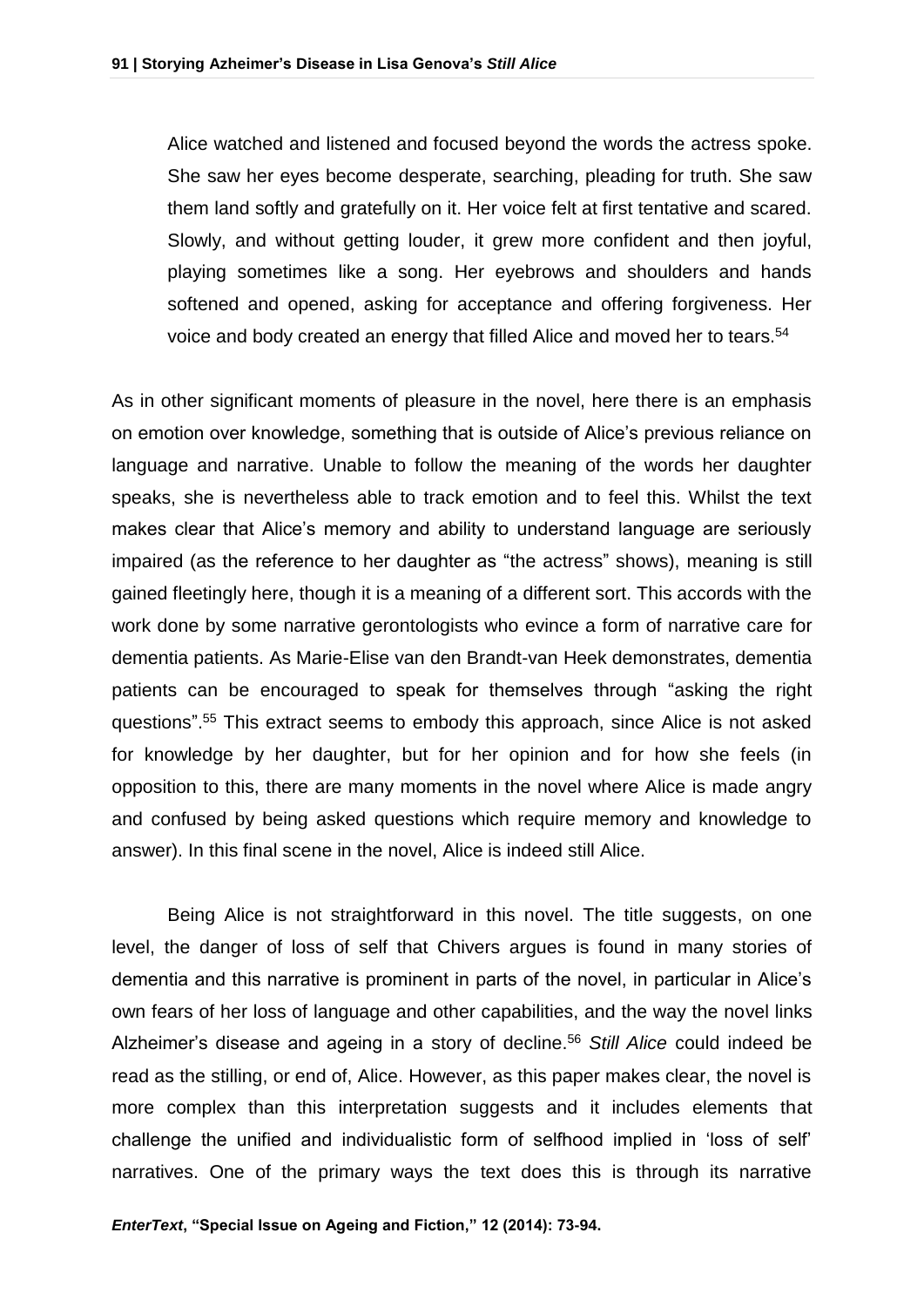perspective; concentrating on Alice's point of view, but ensuring that this is located within a familial and social context with which the reader is quickly familiar, ensures that Alice is always, even as her illness becomes severe, recognised by the reader and interpellated as Alice. The intimate experience of Alice's emotional, physical and intellectual states encourages the reader to construct and reconstruct Alice so that she remains not static, but still Alice. This process is very acute in Alice's 'moments of being', where Alice experiences a pleasure in the present that is self-affirming and does not depend upon memory or wider context. This readerly relationality is not dissimilar to the way we see key members of Alice's family, particularly her daughter Lydia, find ways to communicate with Alice and allow her to exercise narrative agency. The novel therefore offers a vision of subjectivity that is not coherent or stable – and indeed may be contradictory - but that can offer agency and recognition in the face of Alzheimer's. This provides possible  $-$  and certainly not definitive  $$ answers to Basting's question: "Is a ''self'' possible when the ability to construct narrative through memory is broken?"<sup>57</sup>

Writing dementia and aestheticizing Alzheimer's disease is not without its risks, ethical and artistic. Nevertheless, fiction has a part to play in the discourse of dementia and novels such as *Still Alice* are able to articulate the moral, emotional and material complexities of illness and ageing. It is because *Still Alice* is such a popular and widely praised depiction of Alzheimer's disease that it is important to analyse its representation of Alzheimer's and ageing. Able to imagine the perspective of an Alzheimer's sufferer, this novel illustrates in an intimate fashion – in a way it is difficult for other forms of representation to do – the physical and mental ravages of the disease, but also explores the way that Alzheimer's is read by others, including the way in which patients are situated by medical science. Reaching a wide audience, and approved of by those working in the field of Alzheimer's, *Still Alice* provides a complex articulation of the possibilities of selfhood and agency in Alzheimer's. Not necessarily escaping the tragic structure that Basting argues determines most cultural representations of dementia – and clearly enmeshed in the often contradictory ways in which ageing and Alzheimer's are understood – popular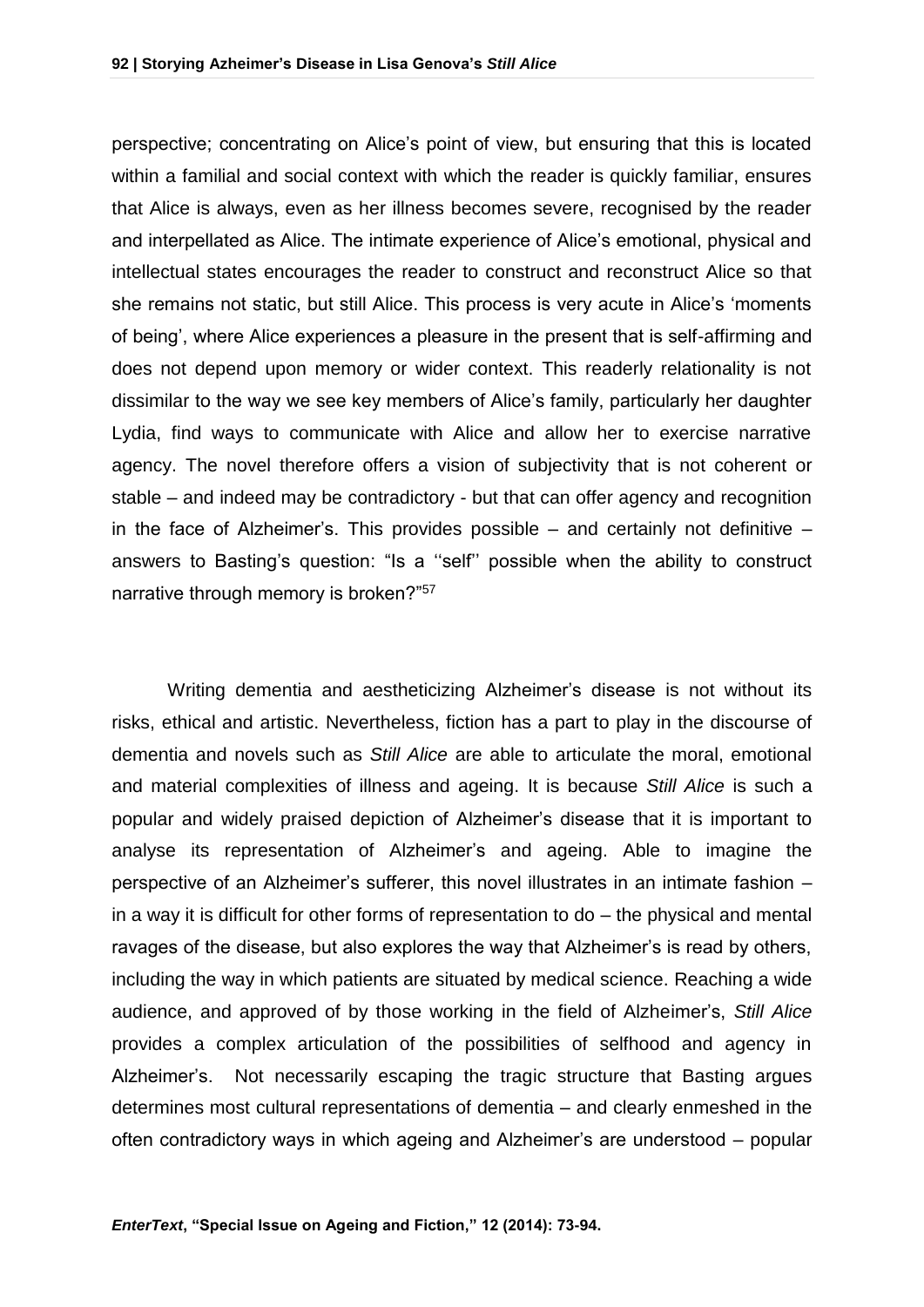novels such as *Still Alice* nevertheless have much to contribute to debate about illness, ageing and disease.

## 1 **Endnotes**

3 Ibid.

<sup>4</sup> Rob J.M. Dillmann, "Alzheimer Disease: Epistemological Lessons from History?" in *Concepts of Alzheimer Disease : Biological, Clinical, and Cultural Perspectives,* eds. Peter J. Whitehouse, Konrad Maurer and Jesse F. Ballenger (Baltimore: Johns Hopkins University Press, 2000), 171.

<sup>5</sup> Anne Davis Basting, *Forget Memory: Creating Better Lives for People with Dementia (Baltimore:* John Hopkins University Press, 2009); Margaret Cruikshank, *Learning to Be Old: Gender, Culture and Aging* (Lanham: Rowman and Littlefield, 2003), 38-9; Sally Chivers, *The Silvering Screen: Old Age and Disability in Cinema* (Toronto: University of Toronto Press, 2011), 59-61.

<sup>6</sup> Chivers, *Silvering Screen*, 60.

<sup>7</sup> Basting, *Forget Memory,* 26. On ageing and the decline narrative see Woodward, *Figuring Age*, introduction; Gullette, *Aged by Culture*, chapter one.

<sup>8</sup> Basting, *Forget Memory*, 25-30.

<sup>9</sup> Jane M. Scholl and Steven R. Sabat, "Stereotypes, Stereotype Threat and Ageing: Implications for the Understanding and Treatment of People with Alzheimer's Disease," *Ageing & Society* 28.1 (2008): 122, doi:10.1017/S0144686X07006241.

<sup>10</sup> Anne Davis Basting, "Looking Back from Loss: Views of the Self in Alzheimer's Disease," *Journal of Aging Studies* 17.1 (2003): 88.

<sup>11</sup> Alice Munro, "The Bear Came Over the Mountain" in *Hateship, Friendship, Courtship, Loveship, Marriage* (London: Vintage, 2002); Jane Rule, *Memory Board* (USA: Naiad, 1987); John Bayley, *Iris: A Memoir of Iris Murdoch* (London: Abacus, 1999); Andrea Gillies, *Keeper: A Book about Memory, Identity, Isolation, Wordsworth and Cake* (London: Short Books, 2010).

12 John Wiltshire, "Biography, Pathography and the Recovery of Meaning," *The Cambridge Quarterly* 29.4 (2000): 413.

<sup>13</sup> Mark Freeman, "Narrative Foreclosure in Later Life: Possibilities and Limits," in *Storying Later Life: Issues, Investigations, and Interventions in Narrative Gerontology*, eds. Gary Kenyon, Ernst Bohlmeijer and William L. Randall (Oxford: Oxford University Press, 2011), 13. <sup>14</sup> Ibid., 17.

<sup>15</sup> Gillian McColgan, James Valentine and Murna Downs, "Concluding Narratives of a Career with Dementia: Accounts of Iris Murdoch at Her Death," *Ageing and Society* 20 (2000): 99.This article does, however, acknowledge that this was beginning to change and we see this in caregiving and therapeutic as well as literary contexts.

<sup>16</sup> Chivers, *Silvering Screen*, 60-1.

17 Basting, "Looking Back from Loss," 88.

<sup>18</sup> Gary Kenyon, Ernst Bohlmeijer and William L. Randall, eds., *Storying Later Life: Issues, Investigations, and Interventions in Narrative Gerontology* (Oxford: Oxford University Press, 2011), xvi.

<sup>19</sup> Roberta Maierhofer, "Generations Connecting: Alzheimer's Disease and Changes of Cultural Values," *Gender Forum* 28 (2010): 2.

<sup>20</sup> Anne Davis Basting, "'God Is a Talking Horse': Dementia and the Performance of Self," *TDR* 45.3 (2001): 80, http://www.jstor.org/stable/1146913 .

 $21$  Ibid.

<sup>22</sup> Lisa Genova, *Still Alice* (London: Pocket Books, 2010).

<sup>23</sup> See http://lisagenova.com/ for details of the awards won by *Still Alice*. See two typical newspaper reviews here: Beverly Beckham, "Despite Monster: She is 'Still Alice,'" *boston.com*, 2008,

<sup>1</sup> Sara Munson Deats and Lagretta Tallent Lenker, eds., *Aging and Identity: A Humanities Perspective* (Westport, Connecticut: Praeger, 1999); Kathleen Woodward, ed., *Figuring Age: Women, Bodies, Generations* (Bloomington and Indianapolis: Indiana University Press, 1999); Anne M. Wyatt-Brown and Janice Rossen, eds. *Aging and Gender in Literature*. (Charlottesville: University Press of Virginia, 1993); Margaret Morganroth Gullette, *Aged by Culture*, (Chicago, University of Chicago Press, 2004). 2. Sally Chivers, *From Old Woman to Older Women: Contemporary Culture and Women's Narratives* (Columbus: Ohio State University Press, 2003), xxxvii